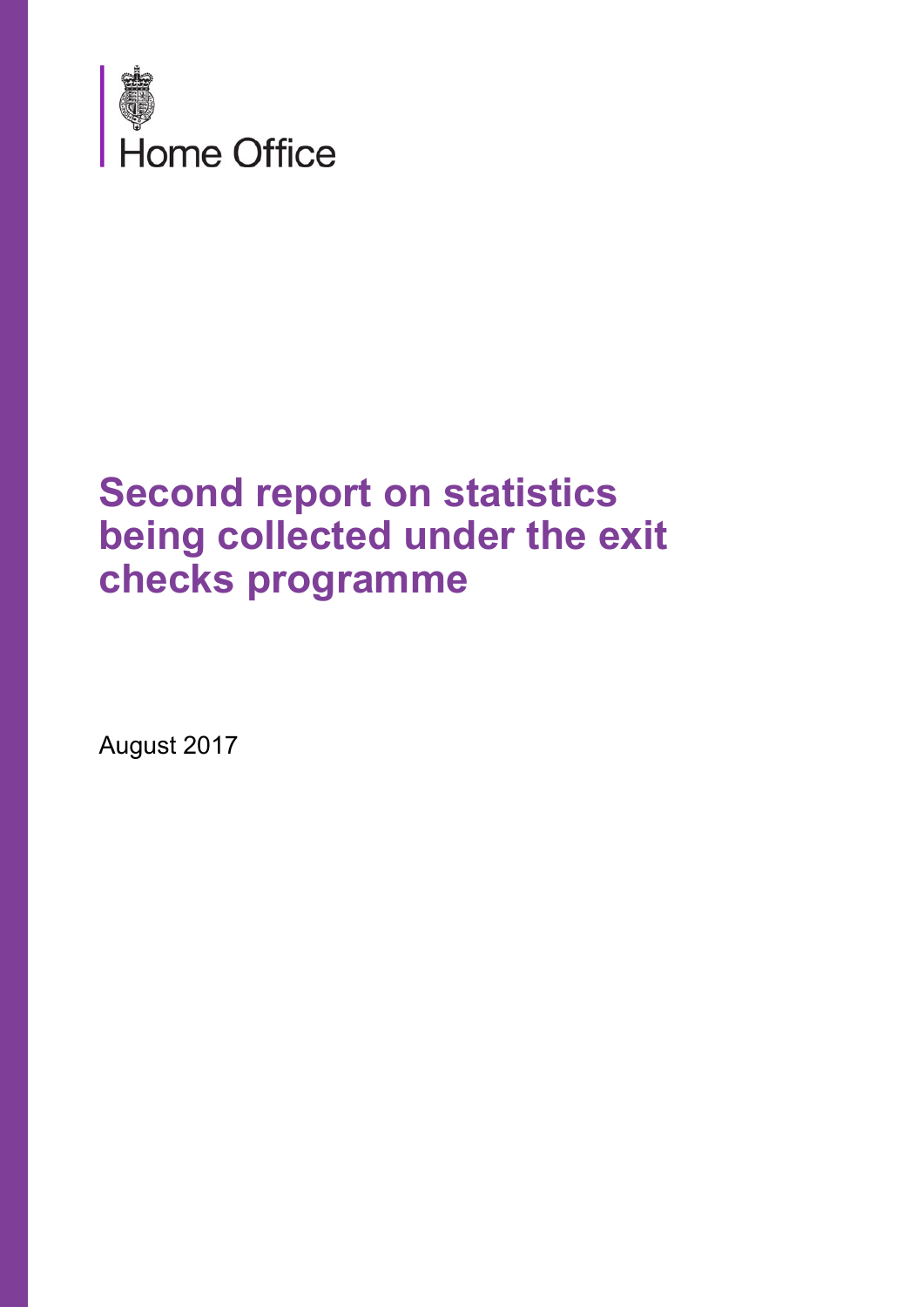# **Executive Summary**

1. This report provides a further update on the experimental statistics produced from the exit checks programme. This includes an update on the quality of data first reported in August 2016<sup>1</sup> and some experimental statistics on departures by selected non-EEA nationals granted visas (those on visit visas of up to six months' duration, or for study, work or family reasons).

**Context** (further details are provided at Chapter 1)

- 2. The exit checks programme was designed primarily for operational purposes and data are being extensively used for these purposes - rather than to produce statistics. Statistics are derived by combining and matching data from multiple administrative systems, including (via carriers) from passengers' ticket bookings, from passport swipes at the border, and from immigration records. Producing statistics from these multiple sources presents a range of challenges. Nevertheless, it has been possible to produce useful statistical insights and practical operational benefits for the Home Office.
- 3. From 2010 onwards there have been a range of measures implemented to improve compliance with UK's immigration system. These policy changes have, for example, contributed to the rise in the proportion of visas being granted from 73% to 95% for non-EU sponsored students (Tier 4), and from 88% to 94% for visas granted to non-EU nationals on work routes. The introduction of Exit checks in April 2015 was intended to support these measures.

### **Initial results** (further details at Chapter 2)

4. The analyses in this report look at when non-EEA nationals departed compared to their visa expiry date (apart from those who were granted an extension to stay longer). They include only those people who had both valid leave after April 2015 , the date at which the full exit checks system was launched, and were identified as entering the UK after that date – this includes both people granted visas after April 2015 and people returning to the UK on an existing valid visa.

Note: The analysis excludes the majority of visitors to the UK – who don't need a visa (UK and other EU nationals living overseas who visit the UK as well as 'non-visa' nationals such as US citizens who don't normally need a visa to visit the UK). The analyses also exclude those whose visa expired in earlier years, as well as the minority of visit visa holders who have long term visit visas (longer visas allowing multiple visits, each of up to six months).

5. The statistics reported here are estimates and for reasons explained below are likely to provide only an estimate of minimum levels of compliance. Further investigations looking at data in more detail, reported in Chapter 4, indicate that some of those not initially identified as having departed the UK, were in fact compliant. Compliance in the analyses in this report refers only to whether individuals appear to have departed before or on the date their visa expired – and not other aspects of compliance with the immigration rules.

The main findings reported here are:

- *i)* For the 1.34m visas<sup>2</sup> granted to non-EEA nationals and which expired in 2016/17, where individuals did not obtain a further extension to stay longer in the UK,
	- **96.3% departed in time** (that is, before their visa expired),
	- 0.4% departed after their leave had expired,
	- 3.3% had expired leave but were not initially identified as having departed
- *ii)* **The corresponding proportions shown as departing in time for visit, study** (including the short term study category) **or work visas were similar at 96.7%, 97.4% and 95.4%** respectively (out of 1.06 million, 181,024 and 79,013 visa expiries). Within work categories, the percentage shown as departing in time was higher for sponsored routes with 97.4% for Tier 2 skilled work and 94.8% for Tier 5 youth mobility and temporary (out of 43,306 and 24,156 expiries respectively). This percentage was lower for routes outside the Points Based System (90.9% of 10,138 expiries, mostly the domestic worker category, although there may be some specific reasons for initially unidentified departures for this group which are discussed in the report) and for Tier 1 visas (76.5% of 1,421 expiries – largely due to a lower rate of identified departures for Tier 1 dependants, in particular children).

<sup>1</sup> See '[A report on the statistics being collected under the exit checks programme](https://www.gov.uk/government/statistics/a-report-on-the-statistics-being-collected-under-the-exit-checks-programme)' (Home Office, 2016)

<sup>2</sup> Or in-country extensions of leave to remain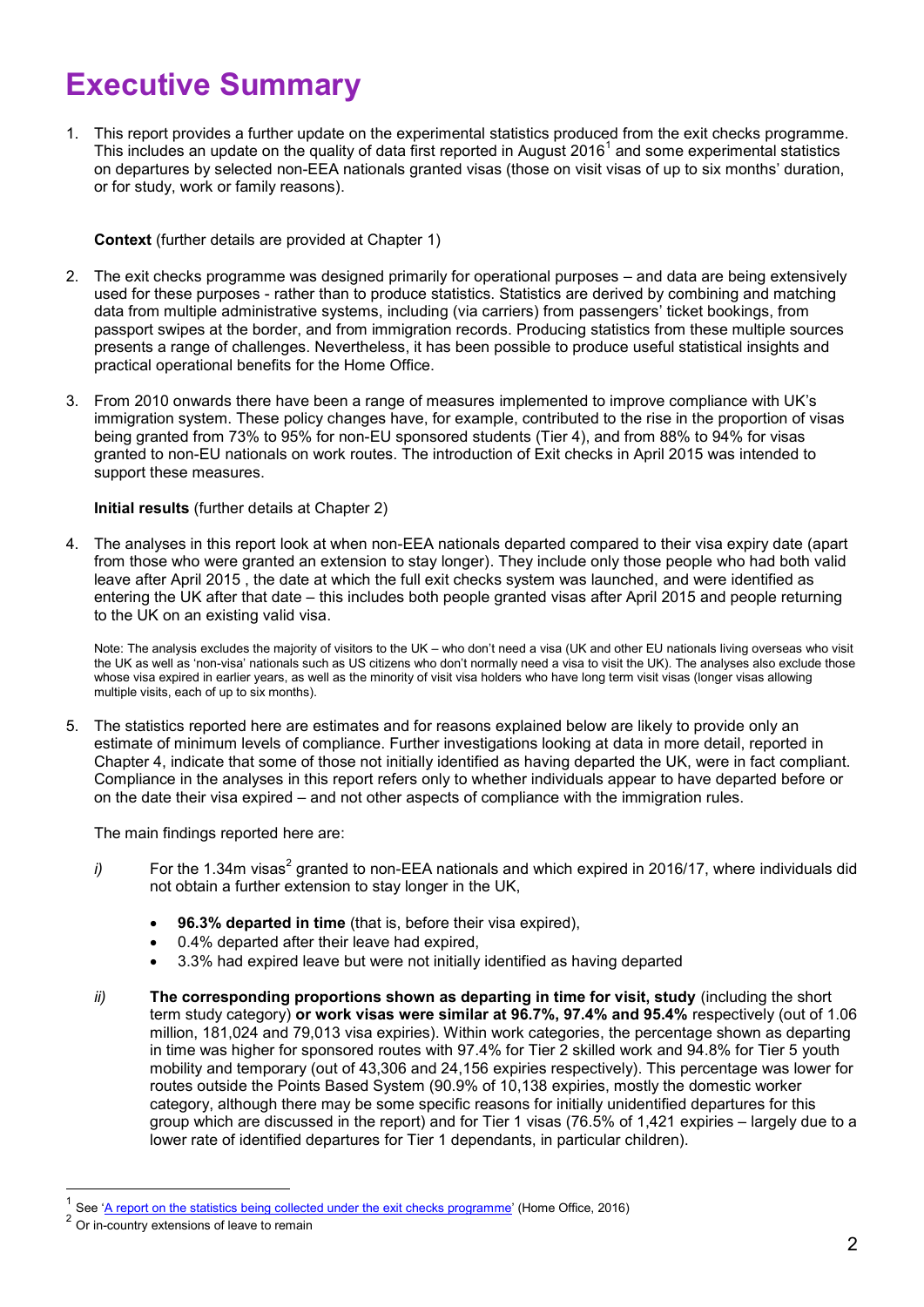These statistics exclude those who do not need a visa to visit as well as others with long-term visit visas, and those whose visa expired in earlier years. Any resultant estimates for those whose departure has not been recorded will not therefore capture the full breadth of the potentially resident illegal population, whose number is unknown.

- *iii)* Ten nationalities together accounted for three quarters (73%) of the visas that expired in 2016/17. For these nationalities the proportions departing in time were fairly similar, ranging between 94.3% (Chinese) and 98.6% (Saudi Arabian and Thai nationals). Further information on some of the reasons for these differences is given in Chapters 2 and 4 below.
- *iv)* Additional analysis by Office for National Statistics (ONS) on international students, including Home Office's exit checks data, *'What's happening with international student migration?'*, has been published separately at [https://www.ons.gov.uk/peoplepopulationandcommunity/populationandmigration/internationalmigration/](https://www.ons.gov.uk/peoplepopulationandcommunity/populationandmigration/internationalmigration/articles/whatshappeningwithinternationalstudentmigration/2017-08-24) [articles/whatshappeningwithinternationalstudentmigration/2017-08-24.](https://www.ons.gov.uk/peoplepopulationandcommunity/populationandmigration/internationalmigration/articles/whatshappeningwithinternationalstudentmigration/2017-08-24) The ONS report included an investigation of what happened to 193,100 non-EU students who immigrated on a long term (12 months or more) study visas and whose visa (or in-country extension of leave to study) expired in 2015/16. This included identifying those who then extended their stay within the UK either in the study or other routes, and also following up those who departed the UK.

## **Quality improvements** (further details are provided at Chapters 3 and 4)

- 6. The quality of the data, and our understanding of it, has been improving since the first report published in August 2016. For example:
	- As the first report showed, the route coverage<sup>3</sup> (i.e. whether systems were in place to collect data) of the data on passenger arrivals has increased over time. It reached 100% for the in-scope outbound routes by the end of June 2015 and 89% for all inbound routes by the end of March 2017, including 100% for arrivals by air and cruise liner.
	- The percentage of voyages where some passenger and crew members were confirmed as departing is now very high, for example averaging over 99% in the first week of May 2017. This level of data receipt provides a good degree of operational confidence in checks made on cases of departures not initially identified for particular individuals.
	- The quality of data matching for information about individual passengers has also improved. Overall for 2016/17, 92.7% of travel movements of 'visa nationals'<sup>4</sup> could be matched to their most recent inbound arrival. Some record are not matched using automatic systems (e.g. where individuals use different documents when travelling in and out of the UK, such as dual nationals or individuals who lose or renew passports whilst in the UK). As a result, there is an inherent degree of uncertainty in the figures.
	- Whilst some routes were not in scope for the introduction of exit checks, most notably most travel within the Common Travel Area<sup>5</sup> (CTA), we have assessed that the proportion of non-EEA travellers overall whose departure would not be counted in this way is likely to be low.

## **Next steps**

7. Publishing the first experimental statistics derived from the exit checks programme is an important milestone**.** The Home Office will continue to work closely with the Office for National Statistics to ensure that both departments can learn from these new data and ensure that they make the most of the potential statistical benefits.

 3 Route coverage relates to there being arrangements in place to collect data on routes, not that data collection is complete. For inbound travel, the data provided by the carriers and port operators is further supplemented by the additional data captured as part of the regular immigration checks at the border which is used to mitigate the any shortfall.

<sup>&</sup>lt;sup>4</sup> See the Glossary for definition of 'visa nationals' and 'non visa nationals'.

<sup>&</sup>lt;sup>5</sup> The Common Travel Areas consists of the United Kingdom, Ireland and the Crown Dependencies of the Isle of Man and the Channel Islands.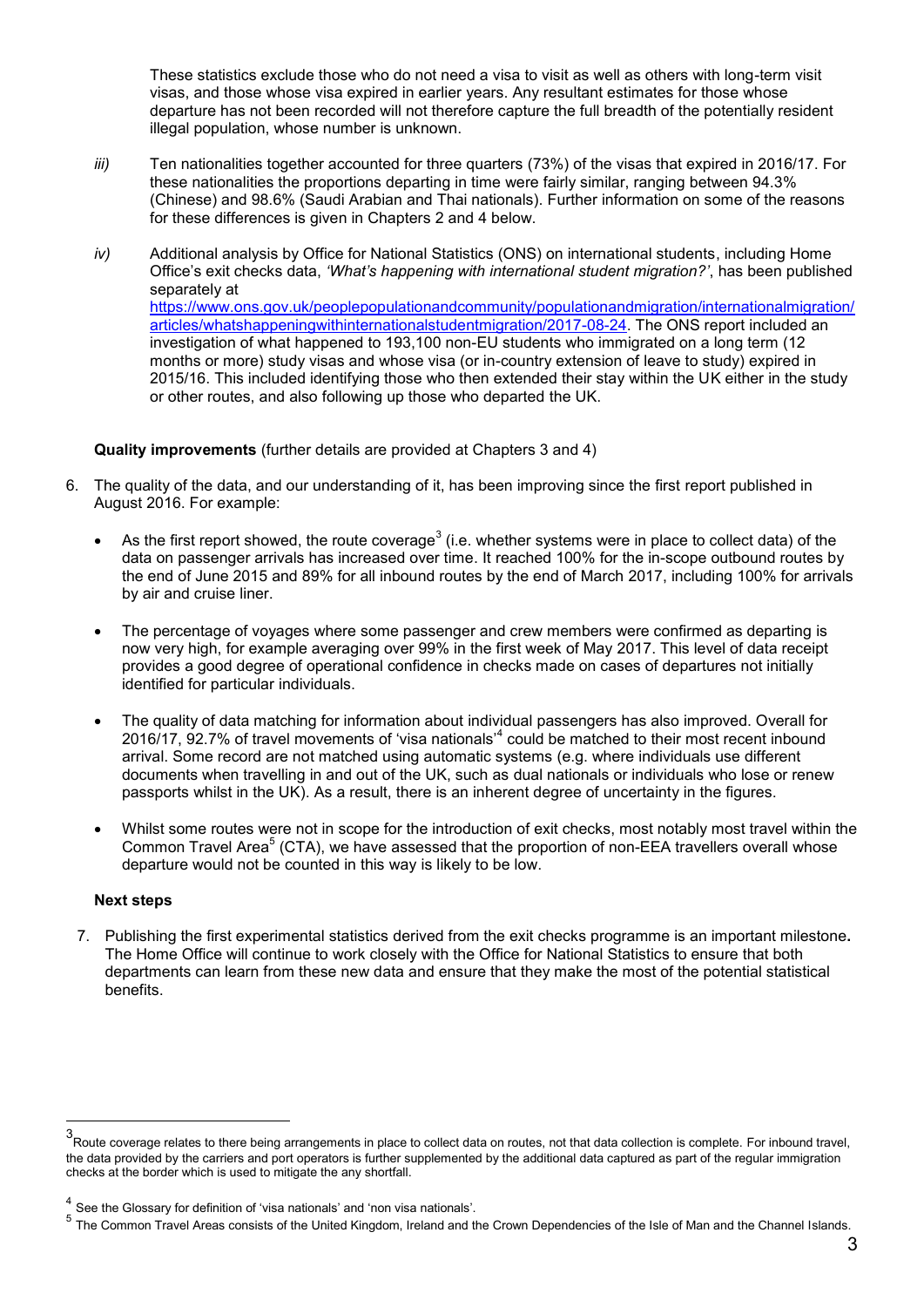# **Introduction**

This is the second report on the data collected on travellers departing from and arriving in the UK as part of the Home Office exit checks programme. It provides the first experimental statistics relating to the compliance of those passengers required to obtain a visa, as well as updates and reporting of further data quality investigations. Further detailed results on international student migration using a range of sources including Home Office data are also being reported separately by Office for National Statistics (ONS), as part of cross-government analysis.

The data collated by the Home Office in its border systems will provide the most comprehensive picture that has ever been available on those entering and leaving the United Kingdom. However, this data is new, only having commenced on  $8<sup>th</sup>$  April 2015, and as 'experimental' data it poses a number of statistical challenges, including:

- Coverage Whether systems are in place to collect data for all routes.
- Data receipt at voyage level (previously referred to as 'completeness') Whether at least one departure confirmation message is provided by carriers for every flight or voyage.
- Matching The extent to which data on travel movements collected by airlines and other carriers can be matched to immigration system records. (Reasons why a person's record may not be matched include, for example, if they are dual nationals and do not use a single document for travel or if different data systems have captured their name or other details differently).
- There are millions of travel movements and receiving data from hundreds of carriers which will have some gaps. There are also a number of ways in which a traveller's departure may legitimately not be initially identified or recorded by the system, e.g. where outward travel is by the Common Travel Area (CTA), or when a traveller unfortunately dies in the UK.
- Development of new processes for analysis and for measuring quality including the processes for matching data.

Due to the factors listed above, the figures presented in this report need to be interpreted with considerable care. However the results are promising, with high levels of coverage and voyage level data receipt now being achieved. The data systems and results are now being used for Home Office and other government departments' operational benefit.

## **Overview of the Initial Status Analysis (ISA) system**

The ISA system, developed by the exit checks programme, is a linked database that combines data from Home Office systems to build travel histories that consist of an individual's travel in or out of the country together with data relating to immigration status e.g. on periods of leave granted. This combined data is used for operational and security purposes in the assessment of an individual's immigration status. The approach used enhanced data gathering capabilities from carriers. This built on existing arrangements where possible.

In particular, the programme put in place outbound data collection on scheduled commercial international air, sea and rail routes, providing an ability to identify those who have left and those who may have failed to leave the UK when they should have done so. It was recognised that some (air/ferry/land) travel would remain out of scope – in particular most journeys within the Common Travel Area.

## **Background**

The previous report on the statistics being collected under the exit checks programme provided the background to exit checks, an explanation of the information provided by exit checks, and the difference between visa and nonvisa nationals. It reported a range of metrics based on the ISA database, and provided a range of metrics describing the coverage, voyage level data receipt (previously referred to as 'completeness') and coherence of the data.

This report provides an updated and expanded analysis:

Chapter 1 sets out the operational uses of the exit checks system, improvements to immigration control and compliance since 2010.

Chapter 2 presents initial results from the exit checks data.

Chapter 3 presents updates to the measures of coverage, voyage level data receipt and data matching.

Chapter 4 discusses other data quality issues.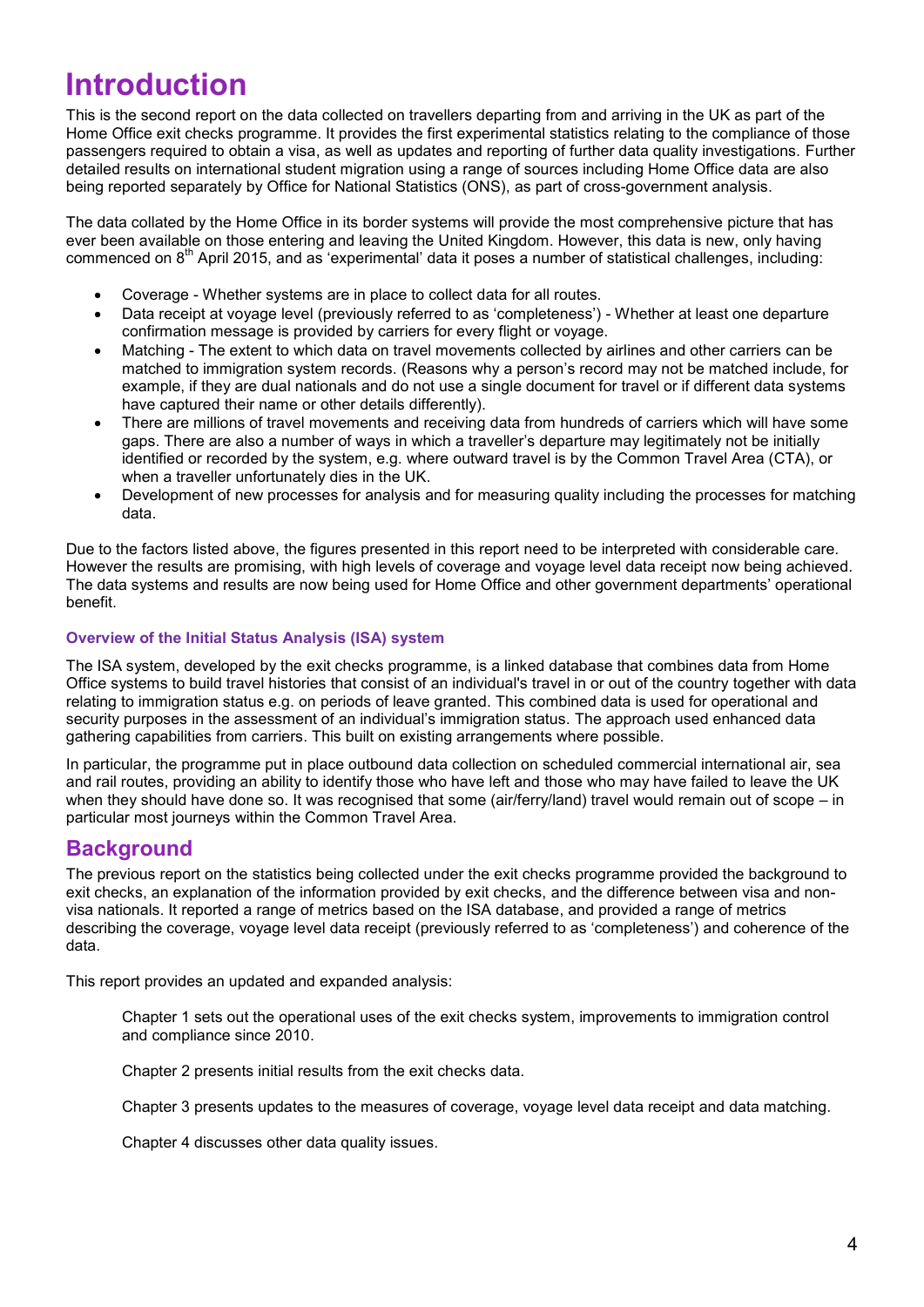# **Chapter 1 Operational uses of exit checks programme, improvements to immigration control and compliance since 2010**

# **Key points**

- The exit checks programme was designed and introduced for operational purposes, not to produce statistics. The exit checks data system in practice is a combination of data drawn together and matched from a range of sources including data supplied by passengers to carriers through ticket bookings, information collected from passport swipes at the border, and immigration records. A great deal of care must therefore be taken when matching these individual data sets to produce statistics, from which conclusions about the overall immigration system can be drawn. Nevertheless the system is providing a range of practical operational benefits for the Home Office.
- The development of exit checks has not happened in isolation and there have also been a wide range of policy changes to the UK's immigration system over recent years. From 2010 onwards there have been a range of measures implemented to improve compliance with UK's immigration rules. As a result, current cohorts of migrants and travellers are likely to be more compliant than might have been the case previously. These policy changes have, for example, likely been reflected in the rise in the proportion of visas granted visa to sponsored students and their dependents (Tier 4) from 73% to 95% between 2010 and 2016, and to those granted work visas (and their dependants) from 88% to 94% over the same period.

## **Exit checks background**

Before 1994, embarkation controls were operated by Immigration Officers at the majority of air and sea ports. Passports were checked at the embarkation control, a card completed for those who had been given a 'controlled landing' and a report completed for anyone who had overstayed. The paper-based nature of the checks meant that there was only limited ability to match records and therefore no usable information about outbound passengers was published. These embarkation checks were largely removed in 1994 and then in 1998 were abolished completely.

From 2004, the United Kingdom adopted a more sophisticated approach to checks by collecting Advance Passenger Information (API) for both inbound and outbound air passengers. There was, however, no mechanism to match departures to arrivals, and at this point only partial coverage of air routes and no coverage of rail and maritime. In 2010 the government altered the approach being taken by what was then known as the e-Borders programme, and committed to 'reintroduce exit checks'.

Although partly in place as systems were being developed, exit checks were formally introduced on 8 April 2015, and since then more comprehensive data on departures from the UK has been flowing from ports and carriers into Home Office systems. Exit checks apply to over 100 million travellers a year, including British, European and others arriving by air, rail and ferry, with a small number of routes 'out of scope' such as most departures via the Common Travel Area (CTA).

### **Obtaining and developing the data**

Significant and continuing work has occurred on data improvement and assurance. Measures were introduced, through the Immigration Act 2014, to give carriers and port operators the powers to carry out embarkation checks on exit, and to give the government the power to compel them to do so if necessary. The Home Office has worked closely with the industry to deliver exit checks without the use of this permissive power. Since 8 April 2015, as a result of this collaboration, exit checks on outbound travel have covered all in-scope scheduled commercial international air, sea and rail routes.

Arrangements are in place with carriers to process API or Travel Document Information (TDI) for 100% of the outbound travel for modes of transport that are in scope. The government has been processing inbound travel data from carriers for some time and as of the end of March 2017 data was supplied on 89% of inbound routes, with 100% coverage for air routes and cruise ships. This data is further supplemented by additional data captured as part of regular immigration checks at the border.

Passenger data is submitted in advance of travel for most scheduled aviation journeys (as Advance Passenger Information or API) but only collected at the point of departure for other modes of transport (as Travel Document Information or TDI). For statistical purposes API and TDI provide essentially the same information on travel movements apart from TDI not being submitted in advance of travel.

Both API and TDI are used to provide the information for exit checks on people leaving the UK and for the remainder of this report references made to API will also include TDI unless otherwise indicated.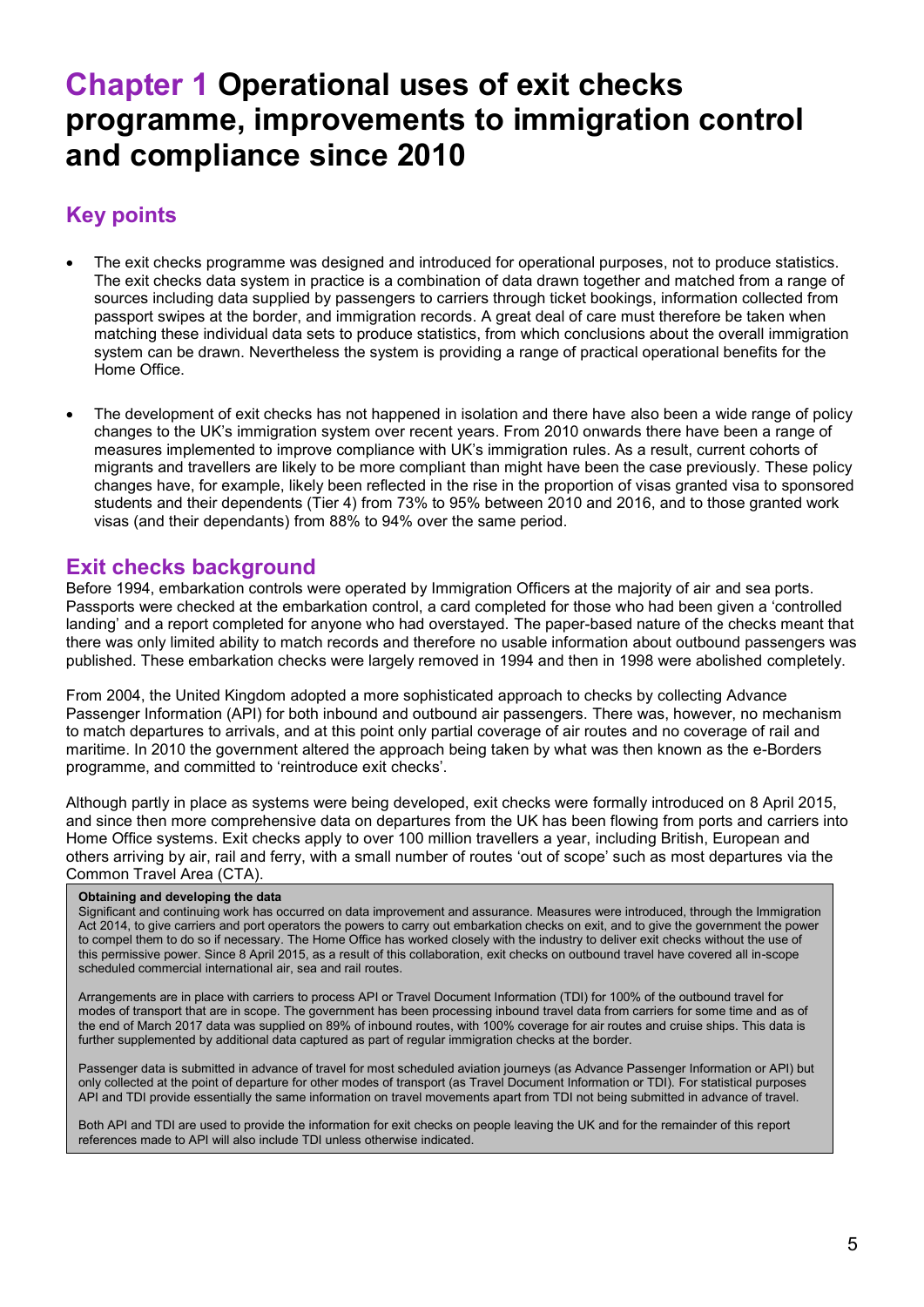In order to analyse exit data it is necessary to bring together, match and assess multiple individual events from different data systems in order to produce an 'identity' and to determine the current compliance status of an individual. The resultant dataset is termed the 'Initial Status Analysis'. An example of these relationships is shown in the diagram below.

## **Figure 1.1**



## **Examples of operational uses and benefits of exit checks**

Over 130 million people leave the UK every year, including around 36 million EEA or Swiss nationals and 16 million non-EEA nationals. This includes people who leave after visiting temporarily, or after study or work in the UK. There are also around 3 million entry clearance visas granted (and expiring) annually. This presents a very large volume of travellers who need to be checked under normal border control activity.

Exit checks data are already providing the police, the security services and intelligence agencies with more information to help track the movements of known criminals and terrorists, supporting wider work already taking place across government and law enforcement.

Exit checks also support the Government's immigration and borders strategy, and strengthen our knowledge of those who leave the UK on time as well as those who leave late or do not leave at all.

Exit checks are helping the Home Office take better targeted, more effective action against those who stay longer than they are permitted to. They also help to identify those who are working illegally and those who try to defraud our health and welfare systems. The data is also set to provide valuable information on the immigration routes and visas that are potentially the most subject to non-compliance, enabling the Government to make targeted changes.

Other examples of the use of exit checks data include:

- Data on an individual's history of compliance can be used to inform entry clearance visa decision-making in individual cases and to close in-country applications, asylum claims and appeals. The data is also used by Border Force officials at ports.
- Data on those departing after their leave has expired is being used to help identify returns abroad (data matching to identify 'other verified returns') published in the quarterly Immigration Statistics.
- Data relating to students has also been shared with the Office for National Statistics (ONS) to help inform their understanding of international student migration statistics, and published in the ONS report 'Technical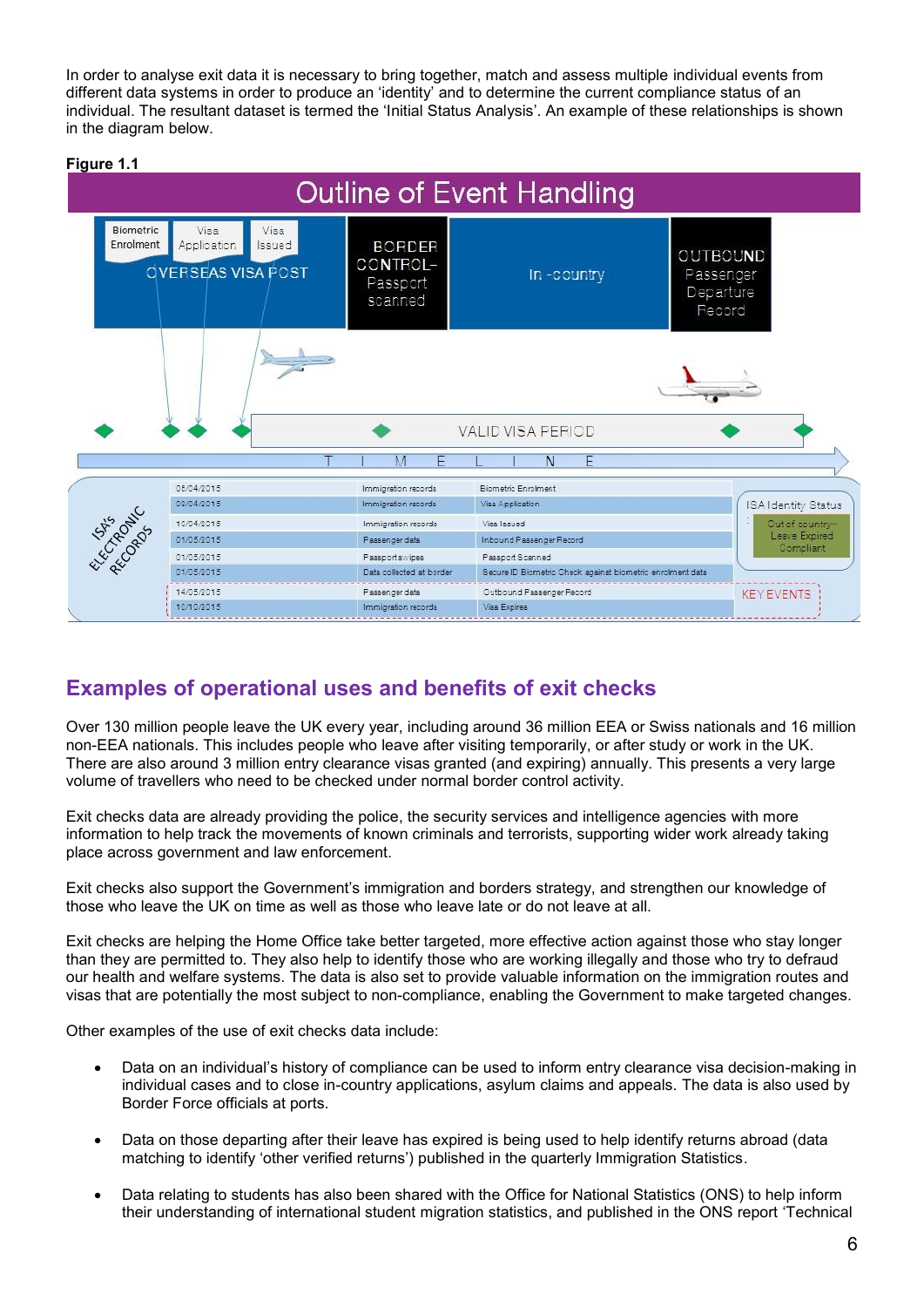paper: International Student Migration – August 2017' at [https://www.ons.gov.uk/peoplepopulationandcommunity/populationandmigration/internationalmigration/artic](https://www.ons.gov.uk/peoplepopulationandcommunity/populationandmigration/internationalmigration/articles/internationalstudentmigrationresearchupdate/august2017) [les/internationalstudentmigrationresearchupdate/august2017.](https://www.ons.gov.uk/peoplepopulationandcommunity/populationandmigration/internationalmigration/articles/internationalstudentmigrationresearchupdate/august2017)

- Immigration Enforcement are using information on those with no evidence of departure and also information for those close to their expiry date to assess whether providing additional information and reminders using available contact details impacts on compliance.
- Data indicating individuals for whom there is no evidence of departure and their leave had expired has also been used by other Government departments to cease payment of benefits.
- In the future, data from the exit checks system on non-compliance may inform risk assessments relating to the visa system, and help further target enforcement activity.

## **UK's immigration system 2010 to 2016: improving compliance with the Immigration Rules**

It is important to recognise that the development of exit checks has not happened in isolation and that there have been a wide range of changes to the UK's immigration system over time. Below is a brief overview giving a range of examples of the changes made from 2010 to 2016 for the major temporary migration routes of study and work, particularly those which may have impacted on the rates of non-compliance with the immigration rules.

## **Study migration**

In the early part of the decade there was a range of evidence suggesting non-compliance in the non-EU student sector, particularly but not entirely concentrated in the further education sector. For example, the National Audit Office reported in 2012<sup>6</sup> that they estimated "between 40,000 and 50,000 individuals might have entered through Tier 4 in its first year of operation to work rather than study". A Home Office study looked at the operation of the Tier 1 work route<sup>7</sup>, and in relation to post-study work found that of those Post-study work route students who had taken employment at least 60% were in unskilled jobs, despite the scheme being designed to provide opportunities for non-EEA graduates to find relevant skilled work experience following their studies in the UK. Partly as a result, the Tier 1 (Post-study work) route closed in April 2012.

Since 2010, the Home Office has implemented a range of measures to improve compliance within the sponsored study (Tier 4) route for non-EU nationals:

- February 2010 use of Confirmation of Acceptance for Study (CAS) by sponsoring educational institutions became mandatory.
- 2011 new requirements for English language were introduced; the right to work was removed for international students other than those at higher education institutions (HEIs) and publicly-funded further education (FE) colleges; the right of students to sponsor dependants was removed except for students on post-graduate courses lasting less than a year; FE colleges were asked to vouch for their students' academic progress if they wanted to extend their visa.
- April 2012 the *post-study work route* was closed to new entrants; a five -year time limit was introduced for study at bachelor's and master's degree level; limits were introduced on the time students are allowed to spend on work placements.
- July 2012 immigration officers at the border were given the power to refuse applicants if they had doubts about their genuineness, and interviews were re-introduced for high-risk applicants.
- April 2013 new flexibilities for highly skilled workers to work after their studies were introduced: completing PhD students were allowed to stay for 12 months, the number of places offered within the Graduate Entrepreneur scheme was doubled, and lower "new entrant" salary rates were introduced for graduates switching into Tier 2.
- November 2014 the permitted visa refusal rate for sponsor institutions was reduced from 20% to 10%. So that in future if 1 in 10 of a sponsor's prospective students are refused, the sponsor loses the ability to recruit international students.

<sup>—&</sup>lt;br>6 See 'Immigration: The Points Based System - The Student Route' (NAO, 2012) [https://www.nao.org.uk/report/immigration-the-points-based](https://www.nao.org.uk/report/immigration-the-points-based-system-student-route/)[system-student-route/](https://www.nao.org.uk/report/immigration-the-points-based-system-student-route/)<br>7.0 se iDainte Desert 6

See 'Points Based System Tier 1 - An Operational Assessment' (Home Office, 2010[\) https://www.gov.uk/government/publications/points](https://www.gov.uk/government/publications/points-based-system-tier-1-an-operational-assessment)[based-system-tier-1-an-operational-assessment](https://www.gov.uk/government/publications/points-based-system-tier-1-an-operational-assessment)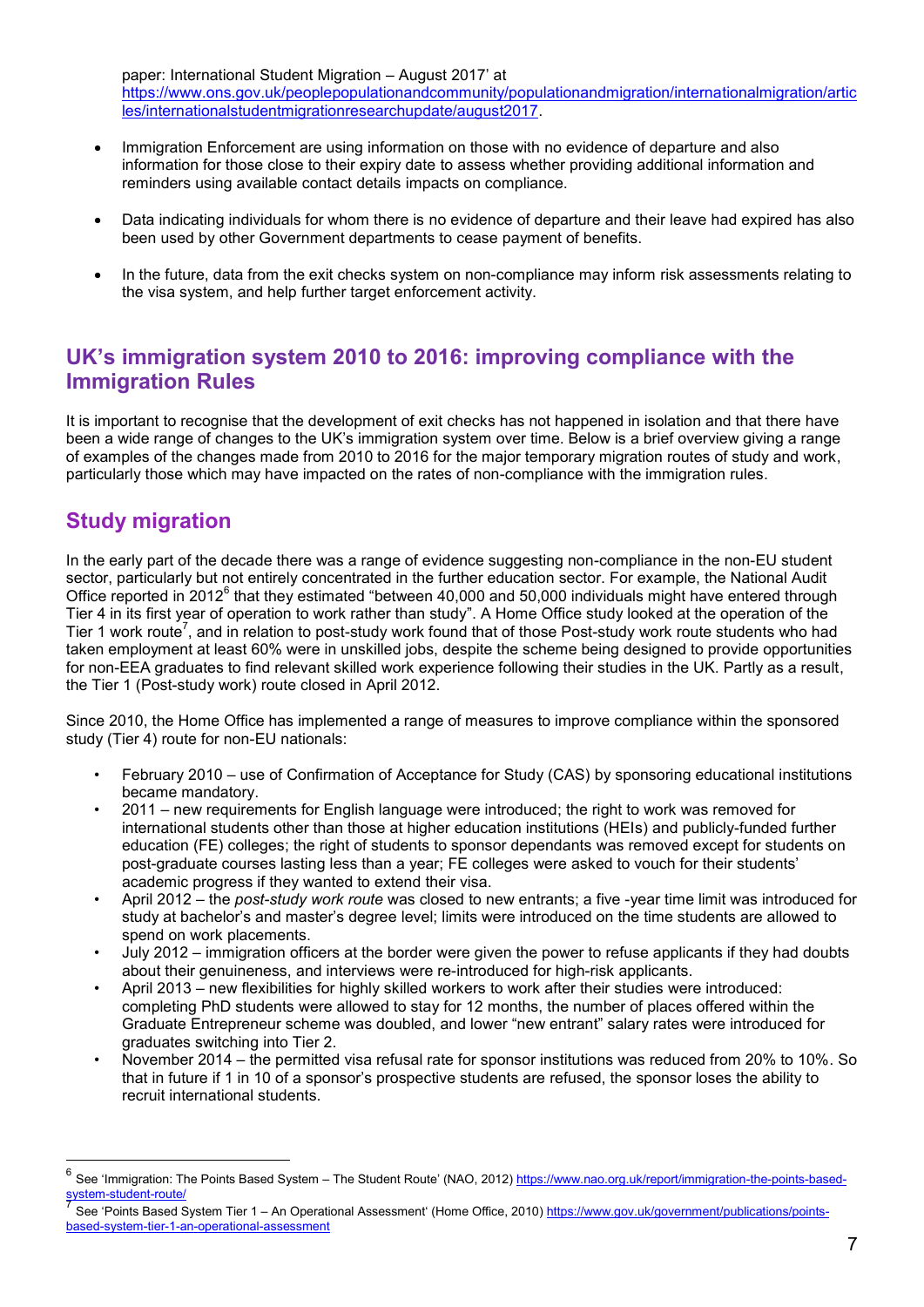- July 2015, students at publicly funded colleges were banned from working; length of time for study within FE was reduced from 3 to 2 years; students who wish to extend their studies within the UK were required to show that they have progressed academically.
- From 2010 onwards a new sponsorship scheme was introduced, which required sponsors to apply for accreditation on an annual basis. This was originally through receipt of Highly Trusted Sponsor status, which was replaced with the Basic Compliance Assessment in 2015. Following this or as a result of subsequent enforcement action, licences were not renewed for over 900 FE colleges which were then not able to sponsor international students. In many cases these were colleges where there were concerns over compliance.

The tightening of the rules in areas where abuse has been uncovered was reflected in a 78% decrease in entry clearance visa applications sponsored by the further education sector between 2010 and 2016. Over the same period the number of applications sponsored by the higher education sector rose by 17%. The visa grant rate for all Tier 4 visas (including dependants) also rose from 73% in 2010 to 95% in 2016.



As noted, all these measures taken together can be expected to have improved compliance more generally. This will be reflected in analyses of data relating to more recent arrivals derived from exit checks. More information on study migration trends can be found in the Home Office statistics topic on study migration<sup>8</sup>.

<sup>8</sup> Se[e https://www.gov.uk/government/publications/immigration-statistics-january-to-march-2017/why-do-people-come-to-the-uk-3-to-study](https://www.gov.uk/government/publications/immigration-statistics-january-to-march-2017/why-do-people-come-to-the-uk-3-to-study)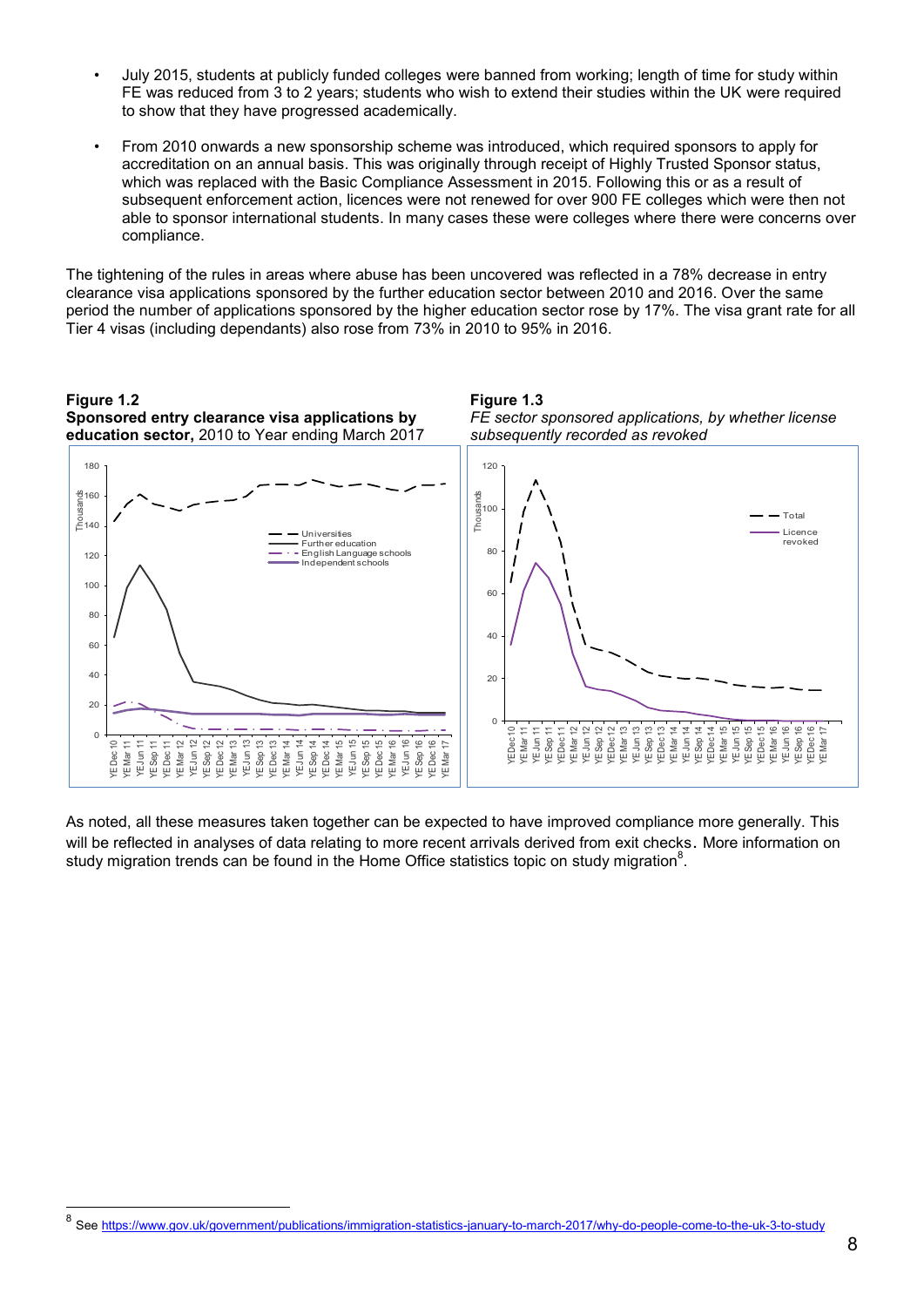## **Work migration**

l

As the following chart below shows, the number of sponsored Tier 2 skilled work visas increased by 37% between 2010 and 2016. Meanwhile the numbers fell for other unsponsored routes that were not working as intended (Tier 1 General and Tier 1 Post Study Work) and which were subsequently closed to new entrants. Other 'high value' categories in Tier 1 (which include investors and entrepreneurs) have remained open and were three times higher (up 203%) in 2016 compared to 2010. Over the same period, the grant rate for work visas (including dependants has risen from 88% in 2010 to 94% in 2016 (with an increase for Tier 2 skilled work visas from 92% to 97%).



#### **Figure 1.4 Work entry clearance visas granted by category, and grant rate, 2010 to 2016**

Similar to the Tier 4 study route, the work routes (in particular Tier 2) have been subject to reform over the last few years. The following changes took into account the recommendations of the independent Migration Advisory Committee, to ensure the route is focussed on genuine skills shortages and highly specialised experts. These changes included:

- The introduction of an annual limit of 20,700 places on Tier 2 (General) applications from overseas.
- Raised standards by restricting Tier 2 to graduate occupations only and requiring applicants to have an intermediate (B1) level of English.
- Reformation of the Intra-Company Transfer (ICT) route by introducing minimum salary requirements and restrictions on lengths of stay.
- Breaking the link between working temporarily and settling permanently those who entered Tier 2 from April 2011 must earn £35,000 in order to settle after five years, unless they are working in a shortage or PhD-level occupation.
- Introduction of a genuine vacancy test and other measures to tackle non-compliance.
- Introduction of the genuine entrepreneur test for Tier 1 (Entrepreneur) introduced in January 2013.
- Doubling the minimum investment for Tier 1 (Investor) to £2 million; further checks on applicants' associations and the source of funds; requiring applicants to open a UK investment account before applying for a visa.
- Requiring applicants in certain categories to provide overseas criminal records certificates.
- Introducing an Immigration Skills Charge for employers of £1,000 per sponsored worker per year (or £364 for small employers and charities).
- Raising the Tier 2 (General) salary threshold for experienced workers to £30,000.
- Consolidating the Intra-Company Transfer (ICT) provisions to a single category with a salary threshold of £41,500 (except for graduate trainees).

As noted, all these measures taken together can be expected to have improved compliance more generally which will be reflected in analyses of data relating to more recent arrivals derived from exit checks. More information on work migration trends can be found in the Home Office statistics topic on work migration<sup>9</sup>.

<sup>9</sup> See https://www.qov.uk/qovernment/publications/immigration-statistics-january-to-march-2017/why-do-people-come-to-the-uk-2-to-work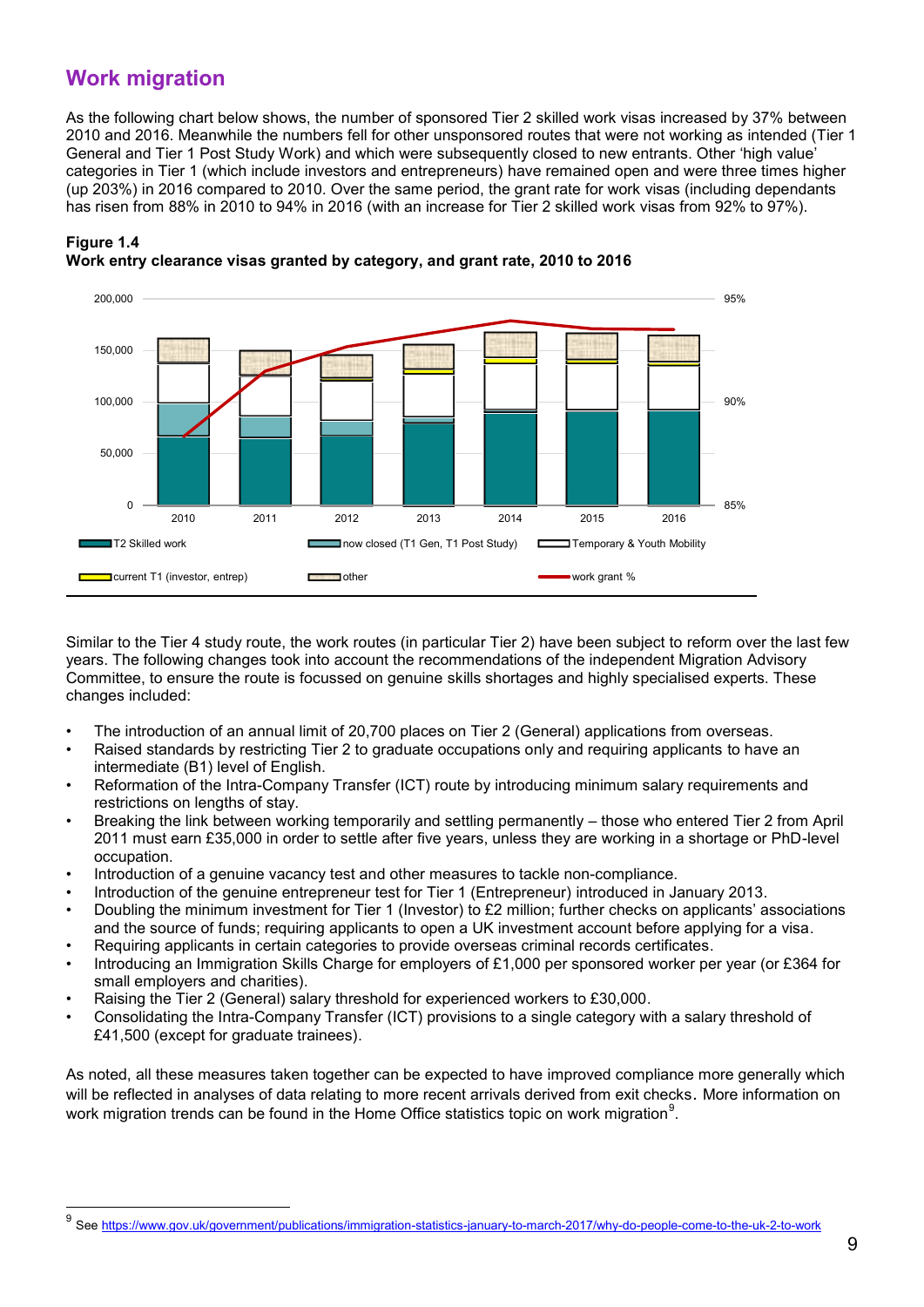# **Chapter 2 Initial results from exit checks data**

## **Key points**

- For the visa holders within the scope of this analysis, whose visas or extensions expired in 2016/17 without them being granted an extension to stay longer in the UK, the vast majority (96.3%) departed in time i.e. before their visa expired. Note this does not cover other aspects of compliant behaviour.
- A further 0.4% left late, that is they departed after their leave had expired. A further 3.3% whose leave had expired were not initially identified as having departed. However, further investigations of specific subgroups, reported in Chapter 4, suggest that some of these individuals may have in fact left, on account of known gaps in the data and data matching processes.
- The proportions departing in time for visit, study or work visas were similar at 96.7%, 97.4% and 95.4% respectively, with higher proportions for sponsored skilled work (Tier 2 skilled work 97.4%) than those visa categories which were not governed by the sponsorship system.
- Ten nationalities together accounted for three quarters (73%) of the visa expiries in 2016/17. For these nationalities the proportions departing in time were fairly similar, ranging from 94.3% (Chinese) to 98.6% (Saudi Arabians and Thai nationals). Again, further investigations have suggested some reasons why particular groups might be showing a lower rate.
- Further analysis by Office for National Statistics  $(ONS)^{10}$  has investigated what happened to non-EU students who immigrated on a long term (12 months or more) study visa and whose visa (or in-country extension of leave to study) expired in 2015/16. This included identifying those who then extended their stay within the UK either in the study or other routes, and also following up those who departed the UK. ONS' findings included that :
	- **The Home Office Exit check data provides a more accurate picture of what non-EU students do after their visa expires** and there is no evidence to suggest whether these findings are likely to affect total net migration figures
	- **International students do add to net migration both initially and over the longer term because not all students depart the UK when they have completed their studies** and significant numbers are granted settlement.

## **Detailed results**

l

This chapter reports on new analyses of non-EEA nationals departures compared to their visa expiry dates.

Chapters 3 and 4 then explain some of the important issues and caveats connected with the production of the figures that need to be taken into account when interpreting the data. In particular, missing departure information for any individuals may result in significantly inaccurate statistical estimates of numbers not departed.

The ISA system combines data into identities that link an individual's travel in or out of the country with their immigration history such as periods of leave granted. This event history is used in combination with agreed business rules in the assessment of an individual's immigration status. The system assigns a status to individuals based on this history, most commonly those known to be compliant, late departures and those with no departure matched on the ISA system.

<sup>10</sup> See '*Technical paper: International Student Migration – August 2017'* at

[https://www.ons.gov.uk/peoplepopulationandcommunity/populationandmigration/internationalmigration/articles/internationalstudentmigrationrese](https://www.ons.gov.uk/peoplepopulationandcommunity/populationandmigration/internationalmigration/articles/internationalstudentmigrationresearchupdate/august2017) [archupdate/august2017.](https://www.ons.gov.uk/peoplepopulationandcommunity/populationandmigration/internationalmigration/articles/internationalstudentmigrationresearchupdate/august2017)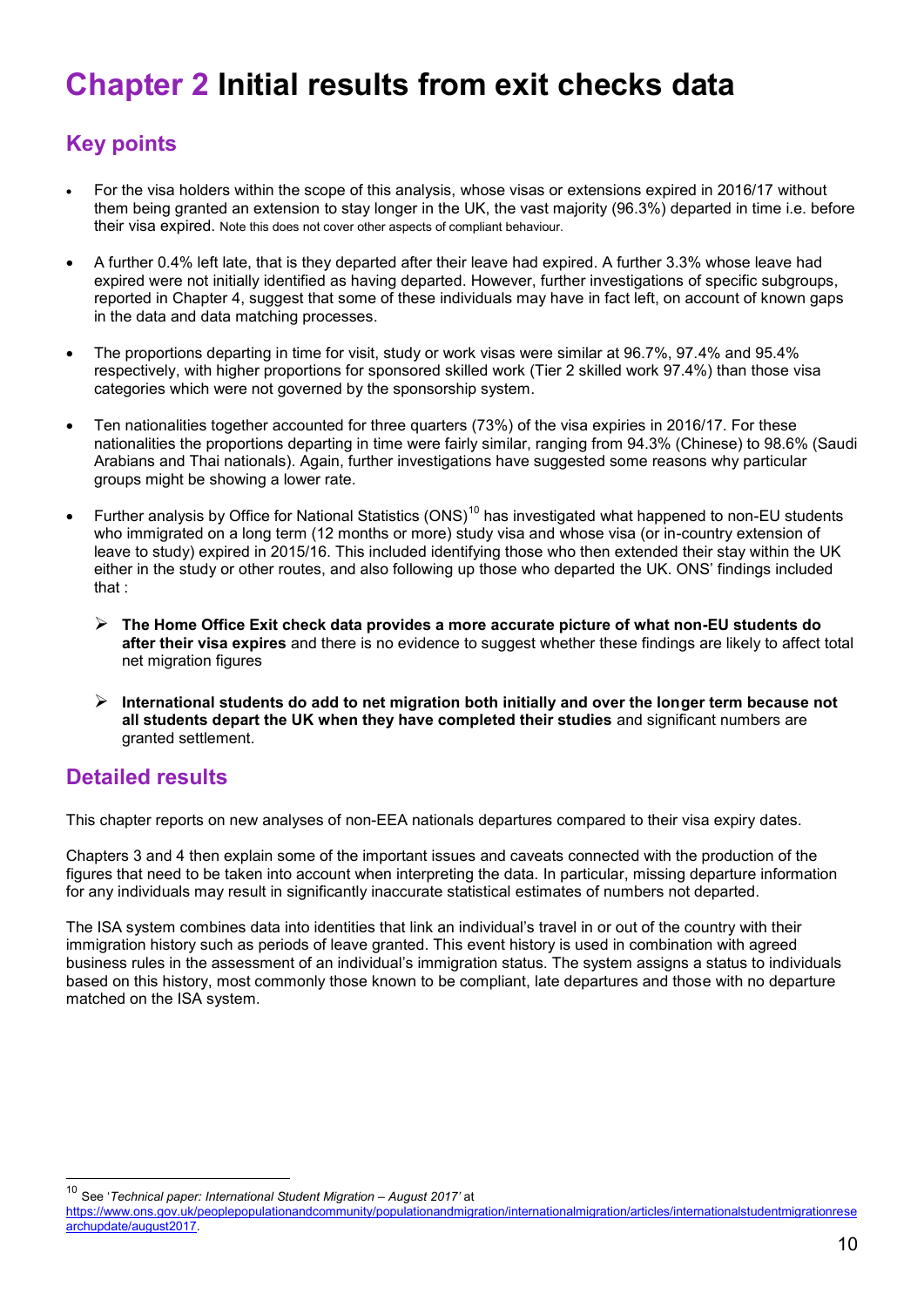## **1. Known departure rates for non-EEA nationals granted visas**

#### **What the analysis measures**

The results on departure rates in this report are looking at those on short term visit visas and those on longer term routes such as work or study. The levels of compliance reported are estimates. Further investigations looking at data in more detail in Chapter 4, indicate that many of those not initially identified as compliant by matching data together, were in fact compliant, and potentially some of those initially identified as compliant may not have been due to data quality or matching errors. Compliance measured in these experimental estimates is also measured only in relation to whether individuals appear to have departed before or on the date their visa expired – they do not measure any other aspects e.g. whether individuals complied with any other conditions associated with their visa.

In interpreting these figures there are a number of important caveats to take into account, (discussed further in chapters 3 and 4):

- The analysis excludes those whose entry clearance visa expired but who obtained extensions of leave to remain (or settlement) whilst in the UK and therefore understate true compliance levels. It also excludes those who were not matched to a visa or leave to remain at the point of their last entry into the UK.
- The analysis excludes the majority of visitors to the UK who don't need a visa (UK and other EU nationals living overseas who visit the UK as well as 'non-visa' nationals such as US citizens who don't normally need a visa to visit the UK). The analyses also exclude those whose visa expired in earlier years, as well as the minority of visit visa holders who have long term visit visas (visas of duration of over six months which allow periods of stay of up to six months before the visa expires), as well as nationals of Gulf States that can travel under an Electronic Visa Waiver Scheme, and those non-visa nationals who were granted visit visas.
- Only individuals who entered the UK after 8th April 2015, when exit checks data collection commenced, have been included in the analysis. This includes both people granted visas after 8<sup>th</sup> April 2015 and people returning to the UK on an existing valid visa.
- The analysis in this report uses data for those whose visa expired in 2016/17, reflecting improved data quality more recently (see Chapter 3). This analysis replicates an earlier analysis using 2015/16 data and the results are consistent.
- For the small minority of individuals when there is no record of their departure initially identified, there are known and potentially significant - uncertainties within the immigration system, impacting the assignment of statuses. Key sources of uncertainty include coverage and completeness of travel data, data being provided but of insufficient quality, data not pulled into the Initial Status Analysis (ISA) system and effectiveness of matching identities to bring together travel and immigration events.
- The ISA system is still under development. Changes to the ISA system as development continues will change the figures quoted in this report. It is also reliant on the quality of data that it draws upon. Data quality issues and data entry lags in Home Office systems such as CID and CRS will have an impact on the details of identities held within the ISA system.
- For individuals whose leave expired with no known departure, they may have left without their departure being initially identified (see Chapter 4 for further details).

Results from analysis of those visa<sup>11</sup> holders whose leave expired in 2016/17 (without obtaining an extension to stay further in the UK) had the following statuses recorded on the ISA system:

- **96.3%** were recorded as having left in-time (e.g. before their leave expired)
- 3.7% were not recorded as leaving before their visa expiry date, of whom 0.4% departed after their leave had expired and 3.3% had leave expired but no departure was initially identified

Corresponding information for those visitors within scope, work migrants and students showed:

- **Visitors: 96.7%** of those who arrived as a visitor were recorded as having left in-time.
- **Workers: 95.4%** of those who arrived for employment were recorded as having left in-time.
- **Students: 97.4%** of those who arrived for study were recorded as having left in-time.

Of the remainder, some may have left but not been identified for the reasons explained above and in chapters 3 and 4, others will have left late, and some may have overstayed.

Or in-country extensions of leave to remain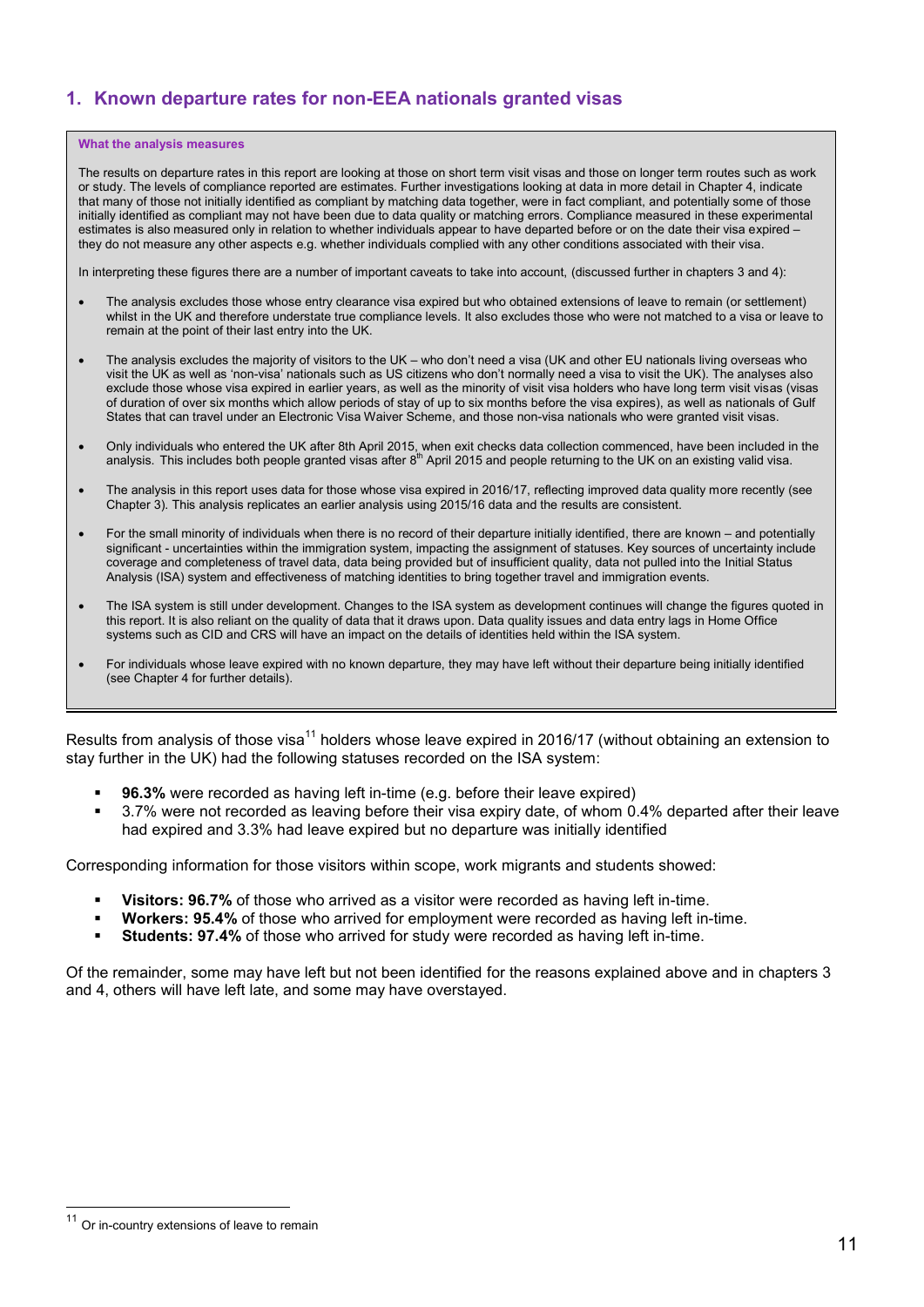### **Table 2.1 Expiries and departures for non-EEA nationals granted visas<sup>11</sup> by category - 2016/17**

| <b>Visa Category</b>         | <b>Volume</b><br>οf<br>expiries* | <b>Number</b><br>with<br>known<br>departure<br>in time | Percentage<br>with known<br>departure in<br>time | Percentage<br>with no<br>initially<br>identified in<br>time<br>departure** |
|------------------------------|----------------------------------|--------------------------------------------------------|--------------------------------------------------|----------------------------------------------------------------------------|
| Visiting the UK***           | 1,058,212                        | 1,023,057                                              | 96.7%                                            | 3.3%                                                                       |
| Study                        | 181,024                          | 176,407                                                | 97.4%                                            | 2.6%                                                                       |
| Of which                     |                                  |                                                        |                                                  |                                                                            |
| Sponsored study (Tier 4)**** | 112,270                          | 108,930                                                | 97.0%                                            | 3.0%                                                                       |
| Short term study             | 68,754                           | 67,477                                                 | 98.1%                                            | 1.9%                                                                       |
|                              |                                  |                                                        |                                                  |                                                                            |
| Work                         | 79,013                           | 75,381                                                 | 95.4%                                            | 4.6%                                                                       |
| Other*****                   | 17,433                           | 11,526                                                 | 66.1%                                            | 33.9%                                                                      |
| Total                        | 1,335,682                        | 1,286,371                                              | 96.3%                                            | $3.7\%$                                                                    |

\*Excludes a small number of cases where there is specific additional evidence of further leave or that a person has left the UK or evidence of an application in progress.

\*\* Includes cases where departure data is not found due to known gaps in the ISA system, and late departures. Reasons why a person's record may not be matched and therefore not identify a departure may include, for example, if they are dual nationals and do not use a single document for travel or if different data systems have captured their name or other details differently.

\*\*\* Excludes non-visa nationals (who don't normally require a visa to visit the UK e.g. US nationals).

\*\*\*\*Includes pre-PBS equivalents. Note the figures reported by ONS separately at [https://www.ons.gov.uk/peoplepopulationandcommunity/populationandmigration/internationalmigration/articles/whatshappeningwithinternational](https://www.ons.gov.uk/peoplepopulationandcommunity/populationandmigration/internationalmigration/articles/whatshappeningwithinternationalstudentmigration/2017-08-24) [studentmigration/2017-08-24](https://www.ons.gov.uk/peoplepopulationandcommunity/populationandmigration/internationalmigration/articles/whatshappeningwithinternationalstudentmigration/2017-08-24) cover those with long term (1 year or more) visas expiring, relate only to main applicants, and also include those who were granted extensions to stay further in the UK, and therefore will differ from the figures presented here.

\*\*\*\*\*After visitors, study and employment, the most common type of visas granted are family–related. Visas relating to family and resettlement in due course often lead to settlement grants (indefinite leave to remain). Where settlement grants occur, these cases are not included in this analysis as such individuals would not then be expected to depart the UK. Consequently this 'Other' category understates the true level of compliance of individuals granted family and resettlement visas and records a lower in-time departure rate than the true level of compliance.

The figures for work visas can be further broken down to show the comparable rates for skilled sponsored workers (Tier 2), youth mobility and temporary workers (Tier 5), the exceptional talent and entrepreneurial visas (Tier 1) and others. The identified departure rate for the main Tier 2 visas is 97.4%. The rate was lower for work routes outside the Points Based System (90.9% of 10,130 expiries, mostly the domestic worker category) and for Tier 1 visas (76.5% of 1,421 expiries – with most of those with no initially identified record of in-time departure accounted for by dependants, such as children) which have now become a relatively small category (following the closure of the post-study and general categories). It is possible that the travellers on the Overseas Domestic Workers visa or with a Tier 1 visa were more likely to depart using less usual routes, such as via Europe or on small aircraft.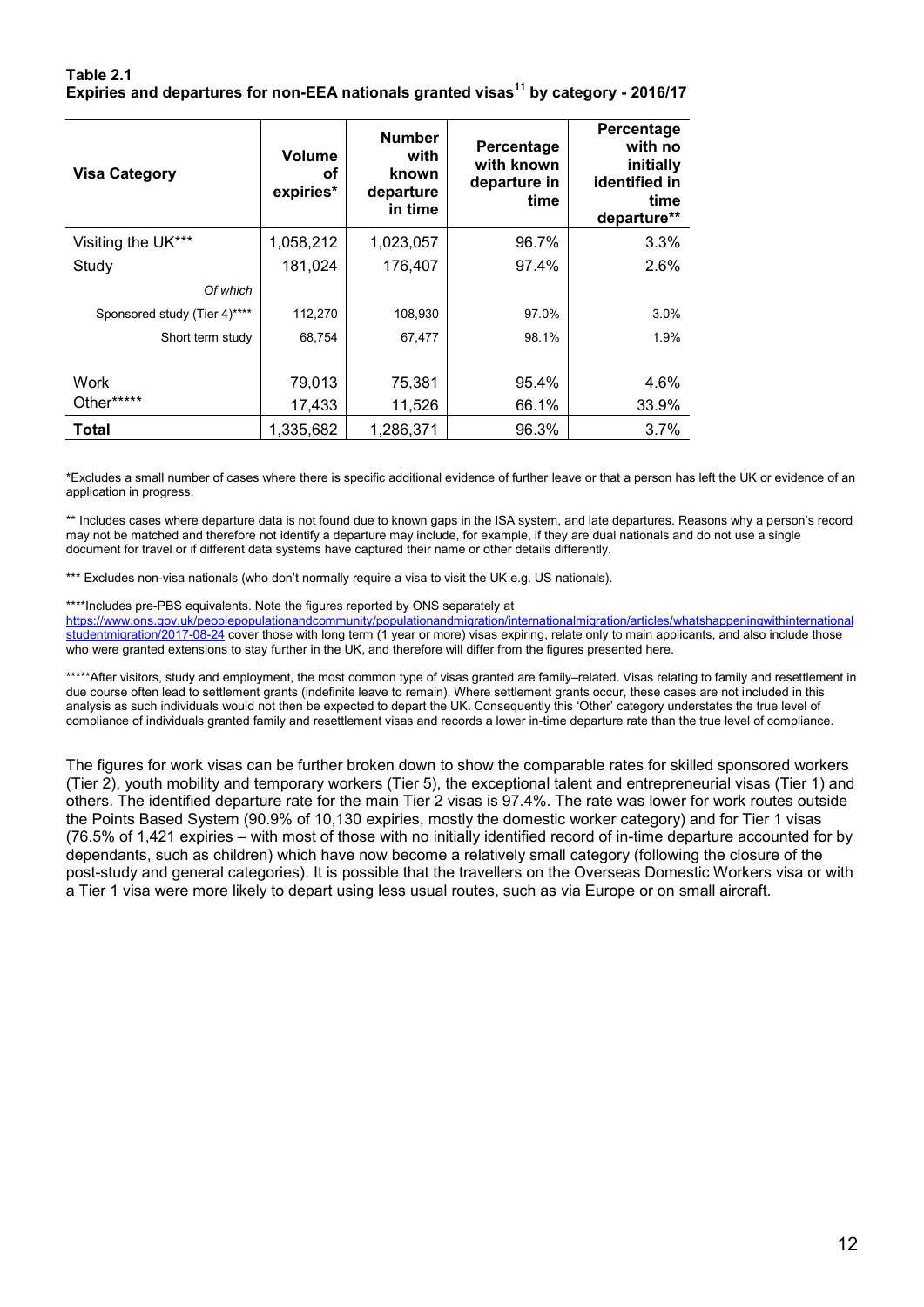## **Table 2.2 Work: Expiries and departures for non-EEA nationals granted visas<sup>11</sup> by category\* - 2016/17**

| <b>Visa Category</b>                   | <b>Volume of</b><br>expiries* | <b>Number with</b><br>known<br>departure in<br>time | Percentage<br>with known<br>departure in<br>time | Percentage<br>where no<br>initially<br>identified in<br>time<br>departure** |
|----------------------------------------|-------------------------------|-----------------------------------------------------|--------------------------------------------------|-----------------------------------------------------------------------------|
| Skilled work (Tier 2)***               | 43,306                        | 42,175                                              | 97.4%                                            | 2.6%                                                                        |
| Youth mobility & temporary (Tier 5)*** | 24,156                        | 22,907                                              | 94.8%                                            | 5.2%                                                                        |
| <b>Other Employment</b>                | 10,130                        | 9,212                                               | 90.9%                                            | 9.1%                                                                        |
| Of which                               |                               |                                                     |                                                  |                                                                             |
| <b>Overseas Domestic Workers</b>       | 9,022                         | 8,217                                               | 91.1%                                            | 8.9%                                                                        |
|                                        |                               |                                                     |                                                  |                                                                             |
| High value (Tier 1)***                 | 1,421                         | 1,087                                               | 76.5%                                            | 23.5%                                                                       |
| Of which                               |                               |                                                     |                                                  |                                                                             |
| Main applicants***                     | 676                           | 590                                                 | 87.3%                                            | 12.7%                                                                       |
| Dependants***                          | 745                           | 497                                                 | 66.7%                                            | 33.3%                                                                       |
| <b>Total</b>                           | 79,013                        | 75,381                                              | 95.4%                                            | 4.6%                                                                        |

\*Excludes a small number of cases where there is specific additional evidence of further leave or that a person has left the UK or evidence of an application in progress.

\*\* Includes cases where departure data is not found due to known gaps in the ISA system, and late departures. Reasons why a person's record may not be matched and therefore not identify a departure may include, for example, if they are dual nationals and do not use a single document for travel or if different data systems have captured their name or other details differently.

\*\*\*including pre-PBS equivalents

l

The following table also presents a breakdown of results for the top ten nationalities of those issued a visa. These numbers will mostly relate to those on normal visit visas (either tourist or family visits). As noted above the analysis excludes those on long-term visitor visas<sup>12</sup> and those visitors who don't need a visa (non-visa nationals such as US nationals). It does include both visa nationals and non-visa nationals for study, work and other categories where they obtain visas.

Ten nationalities together accounted for three quarters (73%) of the visa expiries in 2016/17. For these nationalities the proportions departing in time were fairly similar, ranging between 94.3% (Chinese) and 98.6% (Saudi Arabians and Thai nationals). Again, further investigations have suggested there were some reasons why particular groups might be showing a lower initially recorded departure rate.

The rate for Chinese nationals in the lowest among the top ten but this reflects known issues in coverage for tour groups whose visa has been arranged through the approved destination status (ADS) agreement, see chapter 4 below for more information. Removing the ADS cases increases the rate for Chinese nationals from 94.3% to 97.4%. Additionally a large majority of Chinese visit visas issued in 2016/17 were long term visit visas<sup>13</sup> so are not covered by this analysis.

<sup>12</sup> If individuals can prove they need to visit the UK regularly over a longer period, they can apply for a visa that lasts 2, 5 or 10 years. These allow individuals to stay for a maximum of 6 months on each visit. Correspondingly in such cases it is not possible to assess compliance in the same way, against the final visa expiry date, which may be in the future.

<sup>13</sup> See<https://www.gov.uk/government/news/the-home-office-launches-new-two-year-chinese-visa-pilot>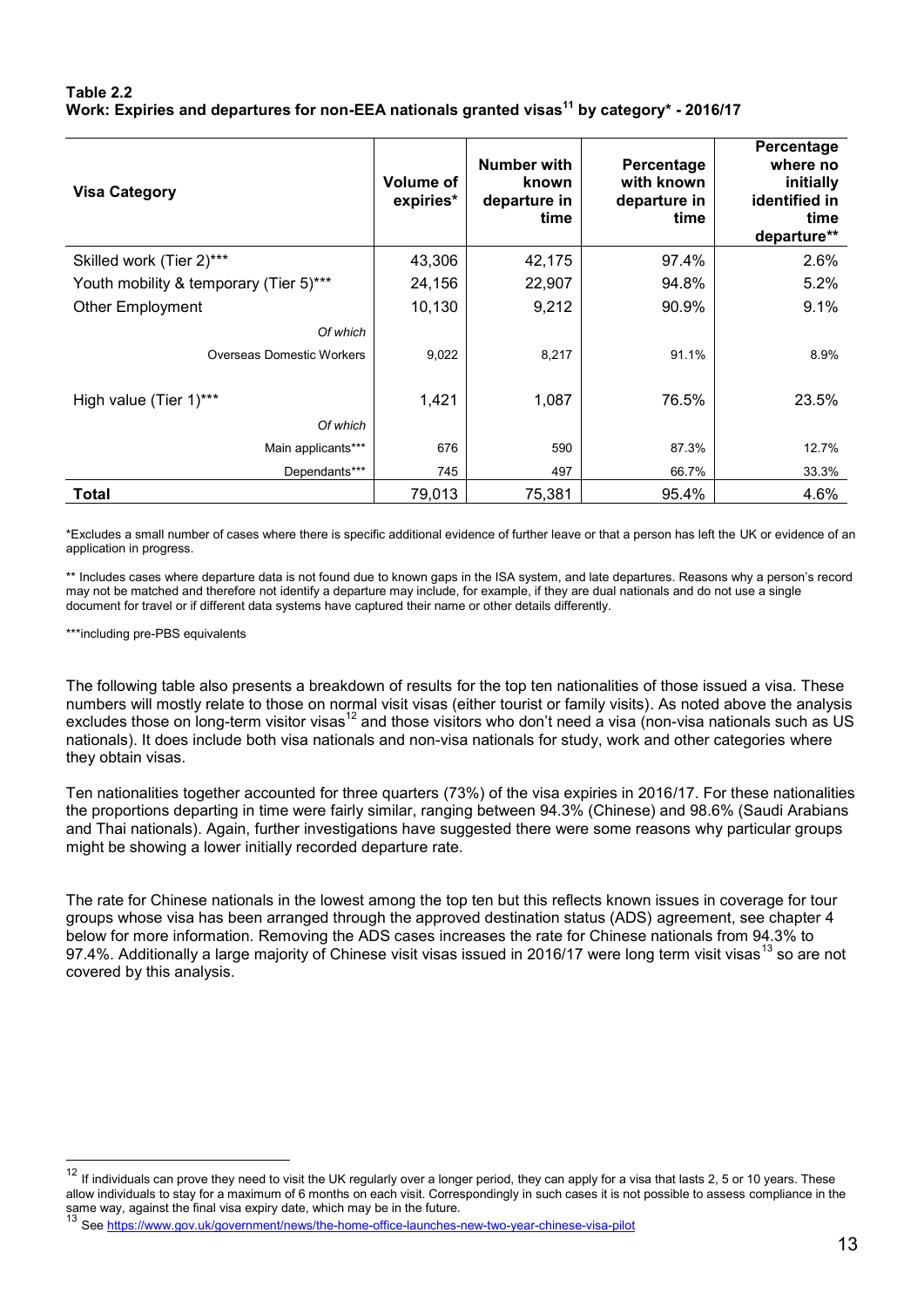## **Table 2.3 Expiries and departures for non-EEA nationals granted visas<sup>11</sup> by nationality - 2016/17**

| <b>Nationality</b> | Volume<br>οf<br>expiries* | <b>Number</b><br>with<br>known<br>departure<br>in time | Percentage<br>with known<br>departure in<br>time | Percentage<br>where no<br>initially<br>identified in<br>time<br>departure** |
|--------------------|---------------------------|--------------------------------------------------------|--------------------------------------------------|-----------------------------------------------------------------------------|
| India              | 330,127                   | 320,124                                                | 97.0%                                            | 3.0%                                                                        |
| China              | 221,039                   | 208,351                                                | 94.3%                                            | 5.7%                                                                        |
| - of which non-ADS | 141,950                   | 138,193                                                | 97.4%                                            | 2.6%                                                                        |
| - of which ADS     | 79,089                    | 70,158                                                 | 88.7%                                            | 11.3%                                                                       |
| Saudi Arabia       | 80,906                    | 79,735                                                 | 98.6%                                            | 1.4%                                                                        |
| Russia             | 72,123                    | 70,926                                                 | 98.3%                                            | 1.7%                                                                        |
| Turkey             | 62,454                    | 60,579                                                 | 97.0%                                            | 3.0%                                                                        |
| South Africa       | 56,239                    | 54,929                                                 | 97.7%                                            | 2.3%                                                                        |
| Thailand           | 49,097                    | 48,409                                                 | 98.6%                                            | 1.4%                                                                        |
| Philippines        | 36,149                    | 34,924                                                 | 96.6%                                            | 3.4%                                                                        |
| Nigeria            | 34,968                    | 33,220                                                 | 95.0%                                            | 5.0%                                                                        |
| Indonesia          | 32,315                    | 31,628                                                 | 97.9%                                            | 2.1%                                                                        |
| Other              | 360,265                   | 343,546                                                | 95.4%                                            | 4.6%                                                                        |
| <b>Total</b>       | 1,335,682                 | 1,286,371                                              | 96.3%                                            | 3.7%                                                                        |

\*Excludes a small number of cases where there is specific additional evidence of further leave or that a person has left the UK or evidence of an application in progress.

\*\* Includes cases where departure data is not found due to known gaps in the ISA system, and late departures. Reasons why a person's record may not be matched and therefore not identify a departure may include, for example, if they are dual nationals and do not use a single document for travel or if different data systems have captured their name or other details differently.

## **Separate joint analysis of international student migration data**

The Office for National Statistics (ONS) and Home Office analysis<sup>14</sup> of international student migration data using data from the exit checks programme, other Home Office sources and the International Passenger Survey included the following key messages

- **International students do add to net migration both initially and over the longer term** because not all students depart the UK when they have completed their studies. Previously published Home Office analysis of non-EU students' journeys through the immigration system shows that around 1 in 5 non-EU former students extended their leave to remain up to 5 years after their arrival to study by switching visa routes. In addition a small proportion (1%) had achieved settlement in five years. Further evidence from the survey of graduating international students shows that around a quarter of non-EU students responding to the survey state that they intend to work in the UK after completing their studies. In the past former students have remained permanently in the UK in significant numbers, and of those granted settlement in 2015 more than a quarter (29%) or some 26,799 individuals had initially come to the UK via the study route (23,950 as students and a further 2,849 as dependants).
- **The Home Office Exit check data provides a more accurate picture of what non-EU students do after their study leave expires.** The IPS records migration intentions, which may be more likely to reflect actual behaviour when immigrating long term to the UK (because students will have registered on their courses and are asked about these by interviewers). This is supported by the historically close patterns seen in IPS data and other sources. However, evidence shows that these intentions are less likely to reflect actual behaviour on departure, because post-study plans are likely to be less certain, and personal circumstances can change.

<sup>14</sup> See '*Technical paper: International Student Migration – August 2017' at* 

[https://www.ons.gov.uk/peoplepopulationandcommunity/populationandmigration/internationalmigration/articles/internationalstudentmigrationrese](https://www.ons.gov.uk/peoplepopulationandcommunity/populationandmigration/internationalmigration/articles/internationalstudentmigrationresearchupdate/august2017) [archupdate/august2017](https://www.ons.gov.uk/peoplepopulationandcommunity/populationandmigration/internationalmigration/articles/internationalstudentmigrationresearchupdate/august2017)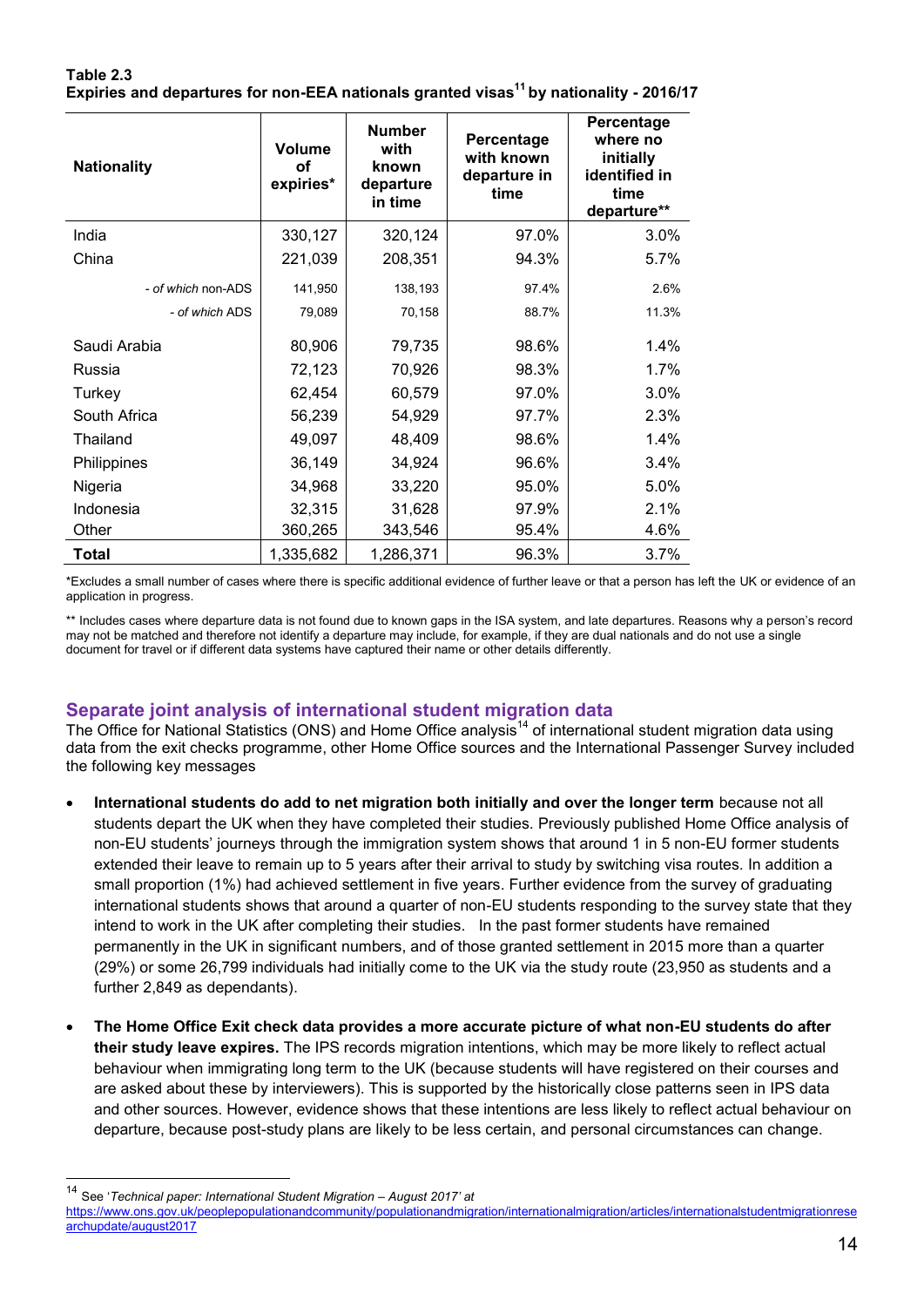# **Chapter 3 Measures of coverage, voyage level data receipt, and data matching**

## **Key points**

The quality of exit data and our understanding of its limitations has been improving since the first report published in August  $2016^{15}$ . For example,

- As the first report showed, the route coverage<sup>16</sup> of the exit checks data passenger arrivals has increased over time, reaching 100% for the in-scope outbound routes by the end of June 2015 and 89% for all inbound routes by the end of March 2017, including 100% for arrivals by air and cruise liner.
- Estimates of voyage level data receipt (previously referred to as 'completeness') for outbound air travel relate to the proportion of voyages with data supplied and not completeness of data for each traveller. This is now very high – for example averaging over 99% in the first week of May 2017
- The quality of data matching for individual travellers has improved. Overall for 2016/17, 92.7% travel movements of 'visa nationals'<sup>17</sup> could be matched to their most recent inbound arrival as recorded on API. Some matching attrition is to be expected (e.g. for dual nationality or lost passports).

## **Detailed results:-**

This chapter reports updated metrics on coverage, voyage level data receipt (previously referred to as 'completeness') and coherence.

#### **What the analysis measures**

The ISA System links data from a number of Home Office systems:

- Advance Passenger Information (API) and Travel Document Information (TDI). Passenger data is submitted in advance of travel for most scheduled aviation journeys (as Advance Passenger Information or API) but only collected at the point of departure for other modes of transport (as Travel Document Information or TDI). For statistical purposes API and TDI provide essentially the same information on travel movements apart from TDI not being submitted in advance of travel.
- Case working systems relating to (out of country) entry clearance visa application casework and (in-country) casework e.g. on extensions of leave to remain (this also includes information on statuses provided by the Channel Islands and Isle of Man authorities).
- The system used to check biometric details prior to visa applications
- Inbound passport swipes collecting passport scan (PS) data upon entry into the UK

Each individual (or identity) within the ISA system is allocated a unique identifier which consists of biographic details (such as name, passport or travel document number, date of birth, nationality and gender) and associated events (such as travel in or out of the country or periods of leave granted). This event history is used in the assessment of an individual's immigration status.

Individuals for whom there is a travel record entering the UK on or after 8 April 2015 (when Exit Checks formally began) are included in most outputs provided from the system. Some data is also held on individuals who do not meet this criteria, and this can be used in certain circumstances (e.g. if an individual left after 8 April 2015 and had had some form of leave to enter or remain, this would be sufficient evidence that they had at some point entered the country and a status could then be determined). On account of the requirement for a recorded entry, clandestine entrants are not currently in scope for compliance assessment. Data about individuals<br>travelling on European Economic Area<sup>1</sup> or UK<sup>1</sup> travel documents are not included within elsewhere on such travel movements).

The ISA system contains data on both visa nationals and non-visa nationals. Visa nationals are nationals of countries, such as India, China and Russia, for whom a visa is normally required to enter the UK. Non-visa nationals are nationals of countries, such as the United States, Canada and Japan, who are currently allowed to enter the UK without a visa as visitors for a period of up to six months There is more confidence in data on visa nationals, because more information is held on them through their visa and therefore the quality of data matching is believed to be higher so only data relating to visa nationals data is included in this chapter.

See 'A report on the statistics being collected under the exit checks programme', at [https://www.gov.uk/government/statistics/a-report-on-the](https://www.gov.uk/government/statistics/a-report-on-the-statistics-being-collected-under-the-exit-checks-programme)[statistics-being-collected-under-the-exit-checks-programme.](https://www.gov.uk/government/statistics/a-report-on-the-statistics-being-collected-under-the-exit-checks-programme)

<sup>16</sup>Here route coverage relates to there being arrangements in place to collect data on routes, not that data collection is complete. For inbound travel the data provided by the carriers and port operators is further supplemented by the additional data captured as part of the regular immigration checks at the border which is used to mitigate the shortfall.

 $17$  See the Glossary for definition of 'visa nationals' and 'non visa nationals'.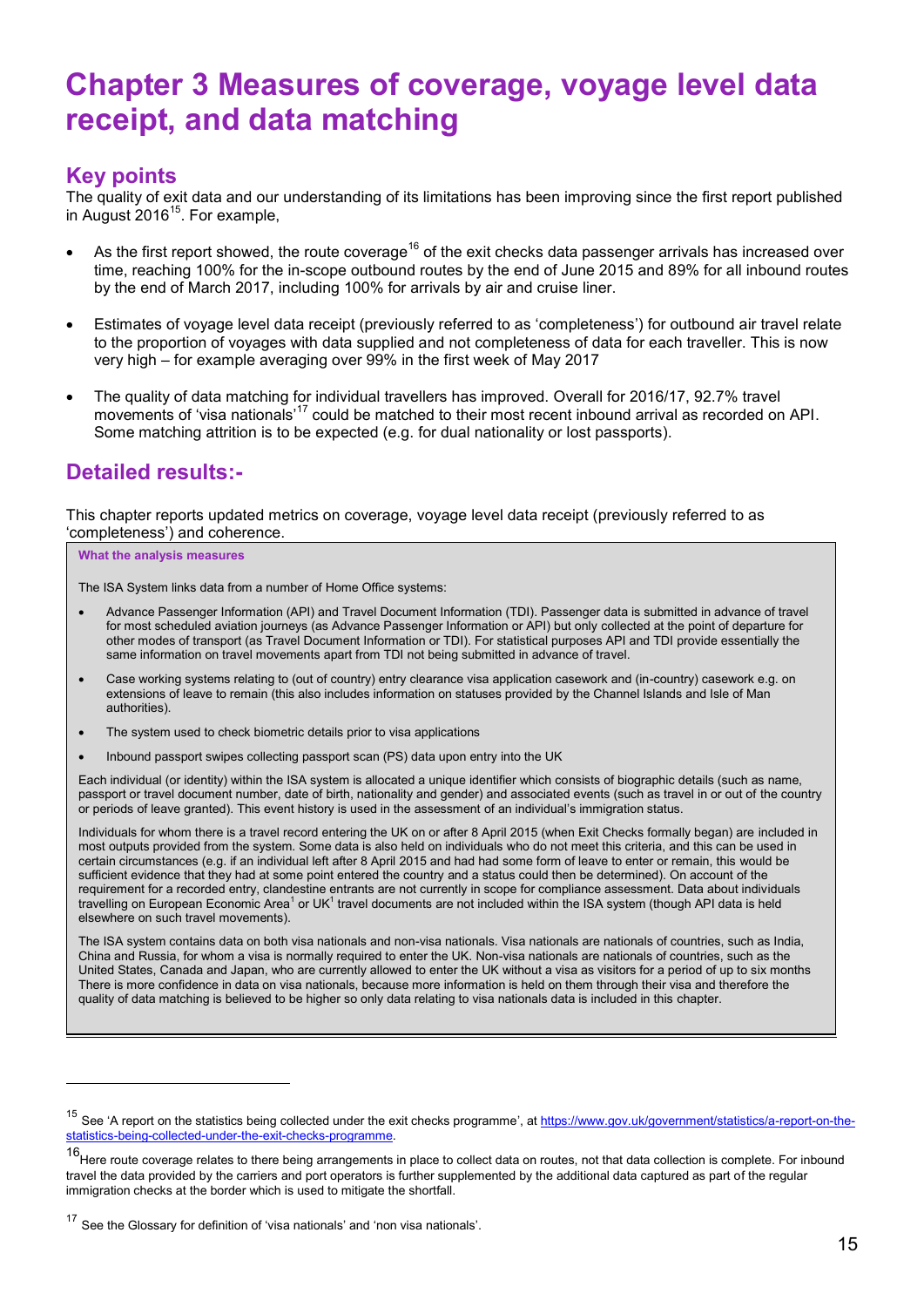## **Coverage**

**Definition** Coverage is a measure of the proportion of routes which are covered by the system for collecting data on border crossings; all carriers on a specified route are required to provide data for their flights, voyages or rail journeys. A calculation is then made of the estimated number of passengers who would have travelled on these routes. This is not the same as *completeness* of the API data provided in relation to flights by the carriers or the number of passengers for whom Home Office has received API data (this is discussed in the next section, a route may be covered but data may not always be submitted by carriers).

For the purposes of the exit checks system both inbound and outbound API provide information on travel to and from the UK in order to build up information held in the ISA. Additionally for inbound travel movements Passport Scans and other information are collected from saved data when travel documents are checked, this mitigating the gaps in inbound API coverage.

Coverage can be estimated as a percentage of routes or as a percentage of volumes of travellers on routes. As some routes can have much higher volumes than others it is most meaningful to consider coverage weighted by numbers travelling.

Using a coverage measure weighted by numbers of people travelling via the different routes, it was estimated that at the end of 2009 the overall coverage of API/TDI collected by the Home Office for both inbound and outbound travel (combined) stood at 57%. Since then, the coverage has increased and by mid 2014 had reached 81% and has continued to increase since then.

Figures for coverage are available from mid-2014 at the level of individual modes of travel (aviation, maritime, rail). The National Audit Office (NAO) report *E-borders and successor programmes<sup>18</sup>* reported that by September 2015 coverage rates were 100% outbound and 86% inbound for air carriers but that the Home Office was not then receiving inbound data for the majority of ferry and rail passengers. Coverage has increased over time, reaching 100% for outbound routes by the end of June 2015 and 87% for all inbound routes by the end of June 2016, including 100% for arrivals by air and cruise liner passengers.

Coverage figures for the first quarter (January-March) 2017 was 100% outbound and 89% inbound, very similar to those reported in the first report. The only changes within subcategories is for inbound Maritime where the overall coverage rate has increased from 32% to 42%, this reflecting a change in the balance of cruise and ferry inbound passengers. However, the 0% and 25% coverage for rail and ferry inbound travel is mitigated by passport swipe data.

### **Table 3.1 Coverage figures for API/TDI**

|                     | 30 June 2014 | 30 June 2015 | 30 June 2016 | 31 March 2017 |
|---------------------|--------------|--------------|--------------|---------------|
| Outbound all travel | 81%          | 100%         | 100%         | 100%          |
| modes               |              |              |              |               |
| Inbound all travel  | 81%          | 83%          | 87%          | 89%           |
| modes               |              |              |              |               |
|                     |              |              |              |               |
| Aviation inbound    | 96%          | 97%          | 100%         | 100%          |
| Rail inbound        | 0%           | 0%           | $0\%$        | $0\%$         |
| Maritime inbound    | 21%          | 29%          | 32%          | 42%           |
| Maritime inbound    | 53%          | 94%          | 100%         | 100%          |
| (cruise)            |              |              |              |               |
| Maritime inbound    | 16%          | 16%          | 25%          | 25%           |
| (ferry)             |              |              |              |               |

## **Voyage level data receipt (previously referred to as 'Completeness')**

While coverage of exit checks data has now increased to 100% for the in scope outbound routes indicating that systems are in place to collect data, carriers do not always in practice supply data pertaining to a flight or an individual. Estimates of voyage level data receipt are available for aviation routes and relate to the extent to which carriers supply API data for voyages, not whether all data for every passenger on a particular voyage was received.

**Definition** In this report, voyage level data receipt (previously referred to as 'completeness') refers to the completeness in the provision of the supply of data agreed and delivered by carriers in relation to voyages, i.e. individual flights or journeys. Figures for voyage level receipt are currently available for aviation and relate to the percentage of voyages where a message (i.e. both check in and departure confirmation) for at least one passenger and at least one crew member was received (that is, the flight took place). This measurement does *not* mean that all data for every passenger was received.

See<https://www.nao.org.uk/report/home-office-e-borders-and-successor-programmes/>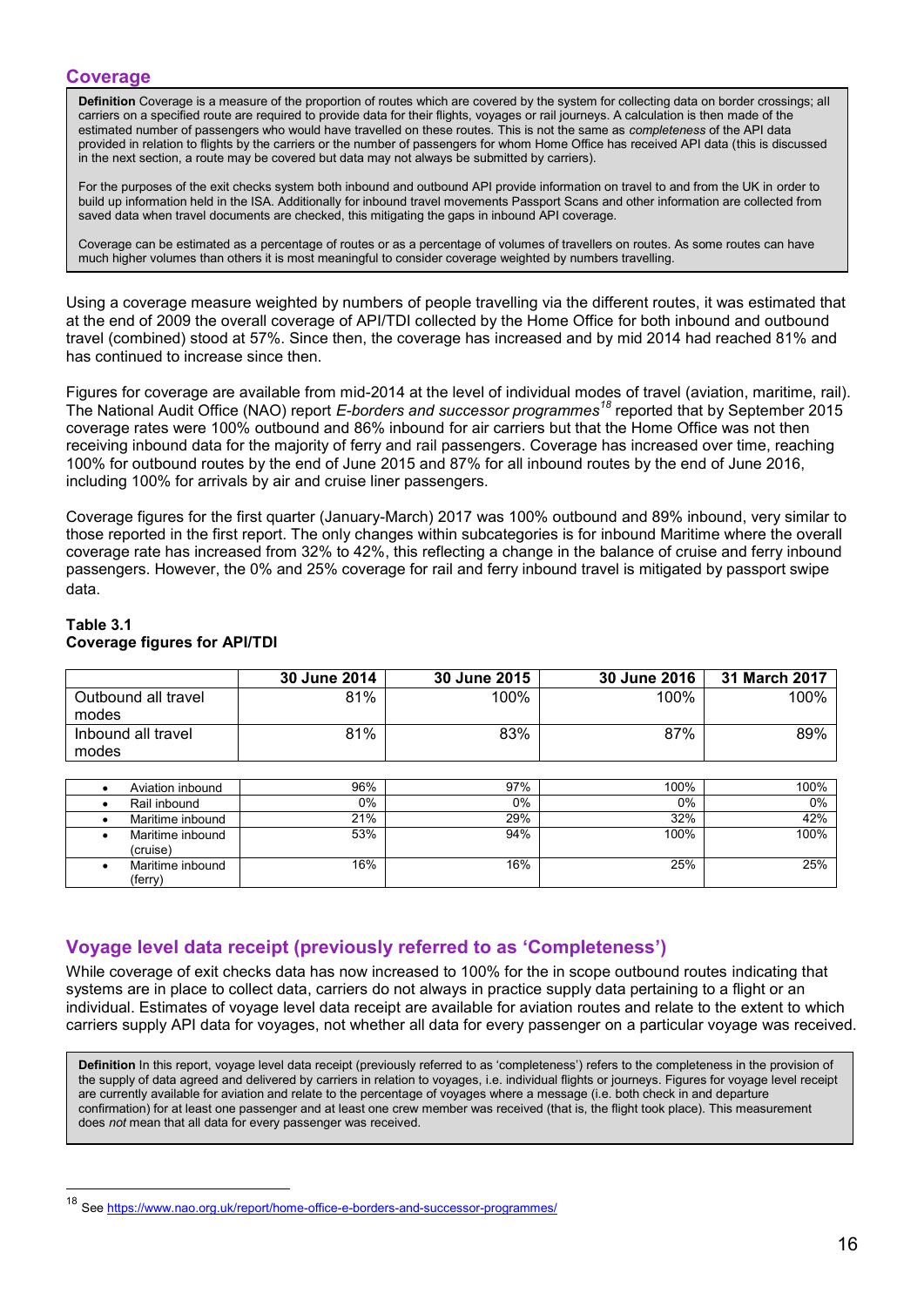The estimates for the voyage level data receipt (see above definition) stood at 90% overall in March 2014, rising to 94% by November 2014. These statistics can fluctuate but are now relatively stable at an even higher level. The 2015 NAO<sup>6</sup> report stated that voyage level data receipt (previously referred to as 'completeness') had reached 98% by September 2015. The latest position is that for the whole period September 2015 to June 2016 the average inbound voyage level data receipt was 98.8% and for outbound it was 98.1%, and for the average for the weeks in May 2016 this was 98.8% and 98.7% respectively. Recent figures (for the week 22–28 May 2017) were 99.6% for inbound and 99.3% on outbound.

Aviation accounts for around 84% of overall inbound and outbound travel movements. Rail travel (Eurostar and Eurotunnel) accounts for 8% and maritime travel for the remaining 8%. As yet there are no measures of voyage level data receipt for rail and maritime travel and work on this is still in its early stages but the system is being developed to allow monitoring of receipt of data within expected volumes and time windows.

Although the available voyage level data receipt rates for flights are high, it does not indicate whether all data for every passenger on a particular voyage was received. The impact of not receiving passenger details could have important impacts on any statistical estimates. For example, a non-completeness rate as low as 1% or 2% where no initial record of departure was found, would still potentially generate a high number of incorrectly initial estimates (bearing in mind that there were 16.3 million non-EEA admissions overall in 2016, of which 5.9 million were visa nationals). Although some background level of missing data is inevitable, this potential source of uncertainty needs to be taken into account when interpreting the figures on departure rates.

## **Coherence: The processing of API data and matching to other sources**

API data has been used for a number of years to inform operational assessments. Over time, processes have been implemented to improve the quality of the data, such as addressing duplicate records. In preparation for the reintroduction of exit Checks in April 2015, a number of further improvements were made. As far as possible a person-centric view is produced, using links within immigration system data as well as matching processes for API data.

## Processes for data linking

The ISA system combines immigration and travel events into travel histories for individuals through a process of data linking. This also includes external linking based upon immigration system data and additional data matching to create as far as possible a single person-centric dataset. Whilst linking various immigration systems data combines events that have common indexes, additional data matching combines events that have common biographic details. The data matching uses deterministic, probabilistic and event based matching methods. It is relatively easy to appreciate how each individual linking method operates in isolation; however, the combined effect of different methods working together is more complex. The ISA system has to cater for all (non-EEA nationals) and so matching needs to be intuitive enough to make best use of records with poor data quality but cautious enough to ensure that incorrect initial estimates are kept to a minimum. In doing this, work is done to also include records with limited data quality by employing multiple techniques and business logic.

## Achieved matching rates of API data to Immigration System records and Passport Scan data from swipes of passports

Matching rates of API data to Immigration System records and Passport Scan data have been produced using a method which either examines the latest inbound, or latest outbound journey (where a previous inbound journey also exists). This has the advantage of focusing on individual travellers, rather than weighting according to the number of travel movements, and brings matching rates into line with those generated from the live system. This does, however, mean that match rates are not directly comparable with those produced for the first report published in August 2016 (data for the last 9 months of 2015), where all journeys with an API record were analysed.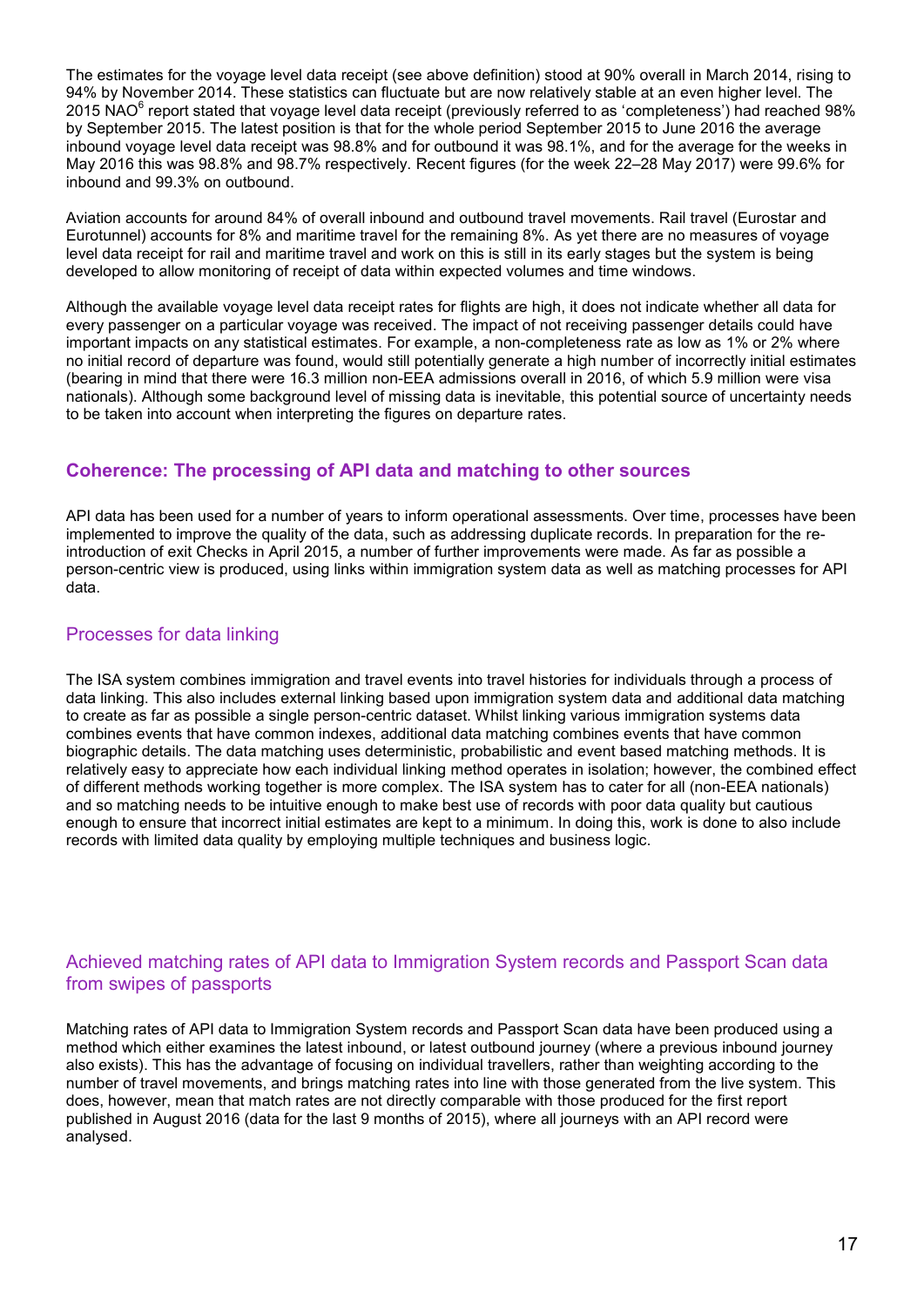API records from all modes of transport have been included, with aviation contributing the majority (99.6%) of inbound API data and (91.3%) of outbound data<sup>19</sup>. The difference in these percentages reflects known issues of coverage with no inbound API data for rail and only partial inbound maritime, these gaps in coverage being mitigated by inbound passport swipe data.

## **Achieved matching rates of API data to Immigration System records**

When producing these matching rates, there is a difference between visa nationals, who are normally required to have a visa to enter the UK and non-visa nationals who are currently allowed to enter the UK without a visa as visitors for a period of up to six months, but not for other purposes such as work or study. The data available differs considerably for these two groups.

For visa nationals, during the period 1 April 2016 to 31 March 2017, the match rate was 92.7% for inbound journeys and 96.9% for outbound. In other words, for more than 9 out of every 10 visa nationals there was a definite record of a visa being issued and being used to enter the UK and there was a corresponding and linkable travel event to or from the UK for the latest journey they had made.

Non-matching may legitimately occur because

- A passport has been renewed following expiry or loss whilst its owner was in the UK;
- some travellers may use a different travel document, for example when initially booking their voyage or because they hold dual nationality;
- A passenger may have leave to remain in the UK captured in an old passport which is presented on arrival, but use a more recent document on departure;
- A passenger may hold a residency card issued under EU law by an EEA member state together with other documentation that allowed visa free entry;
- Some cruise passengers benefit from a visa waiver for port visits;
- A passenger may have been granted leave by other parts of the Common Travel Area and this is not linked.

There could also be inconsistencies between the data entered in booking a voyage as a result of error (e.g. on passport number, nationality or date of birth) that result in no match.

<sup>&</sup>lt;sup>19</sup> Based on a last outbound journey that follows a last inbound journey.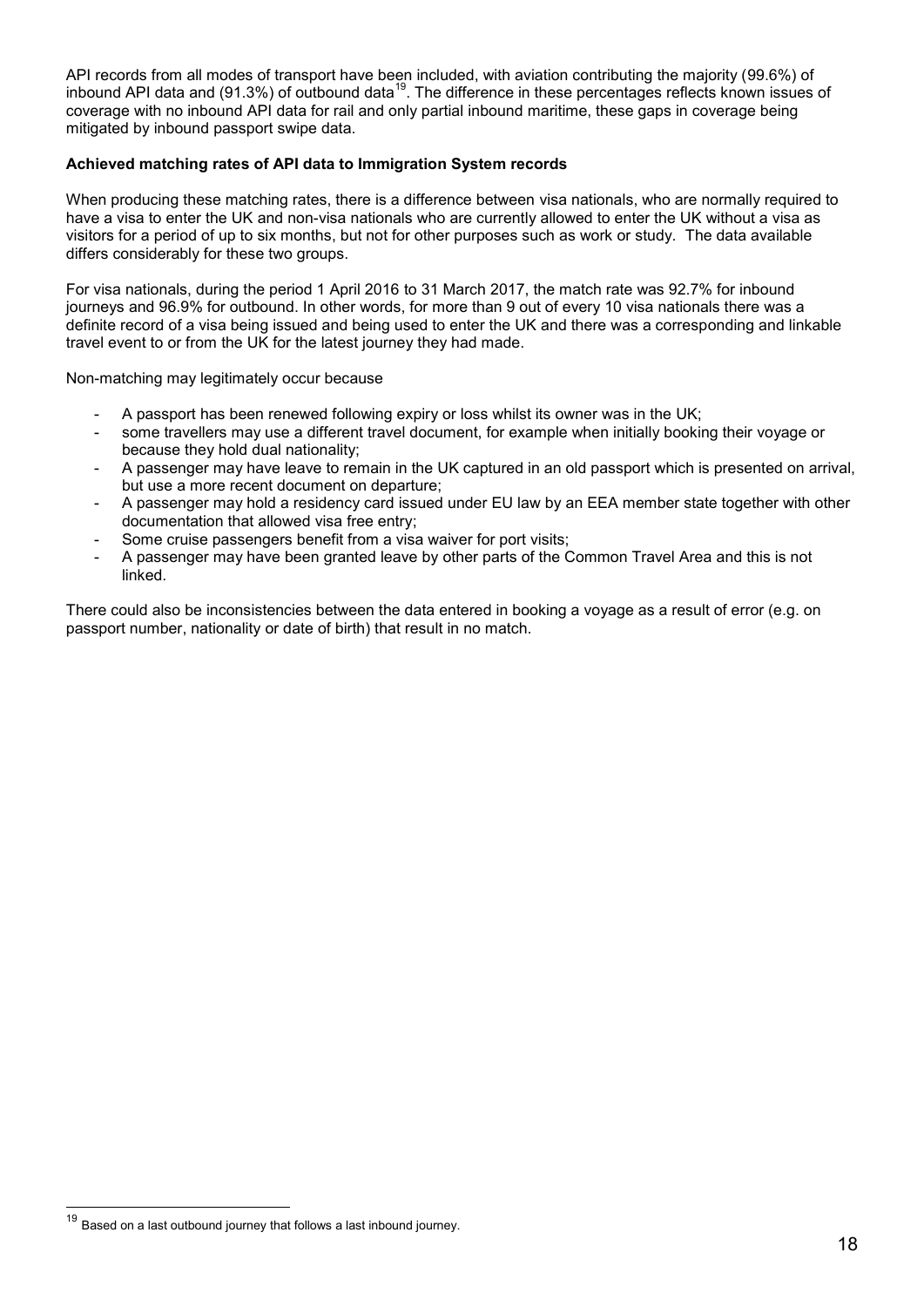## **Table 3.2**

**Proportion of individuals' API data matched to same individual's visa for 2016/17 (excluding transit cases) for top ten visa nationalities and for all other visa nationalities (latest journey only)**

|                     |                       | Percentage of inbound API matched<br>to Immigration System records |  |  |
|---------------------|-----------------------|--------------------------------------------------------------------|--|--|
| Nationality         | <b>Number matched</b> | % of all<br>matched                                                |  |  |
| India               | 461,422               | 96.5%                                                              |  |  |
| China               | 338,812               | 96.4%                                                              |  |  |
| Saudi Arabia        | 122,339               | 96.8%                                                              |  |  |
| Russia              | 115,787               | 94.2%                                                              |  |  |
| Turkey              | 101,020               | 95.5%                                                              |  |  |
| Nigeria             | 88,915                | 86.2%                                                              |  |  |
| Pakistan            | 77,240                | 87.3%                                                              |  |  |
| South Africa        | 75,527                | 82.4%                                                              |  |  |
| Thailand            | 74,029                | 96.7%                                                              |  |  |
| <b>Philippines</b>  | 48,964                | 94.1%                                                              |  |  |
| Other nationalities | 510,564               | 88.6%                                                              |  |  |
| All visa nationals  | 2,014,619             | 92.7%                                                              |  |  |

#### **Percentage of outbound API matched to Immigration System records**

|                     | 1560149        |                       |  |
|---------------------|----------------|-----------------------|--|
| <b>Nationality</b>  | Number matched | $%$ of all<br>matched |  |
| India               | 382,601        | 99.3%                 |  |
| China               | 251,259        | 98.0%                 |  |
| Saudi Arabia        | 108,037        | 98.2%                 |  |
| Russia              | 104,805        | 97.1%                 |  |
| Turkey              | 86,727         | 98.0%                 |  |
| Nigeria             | 72,361         | 93.4%                 |  |
| South Africa        | 66,765         | 88.7%                 |  |
| Thailand            | 66,754         | 98.8%                 |  |
| Pakistan            | 45,944         | 96.5%                 |  |
| <b>Philippines</b>  | 40,454         | 98.2%                 |  |
| Other nationalities | 401,821        | 95.0%                 |  |
| All visa nationals  | 1,627,528      | 96.9%                 |  |

Transit cases where a person arrives and departs the UK within 48 hours have been excluded. Nationals of countries who qualify for Electronic Visa Waivers (Kuwait, Oman, Qatar and United Arab Emirates) are also excluded from the analysis.

The inbound match rates are little altered if cases where an inbound passport swipe is recorded, but no API, are included within the inbound numbers.

The higher match rates for outbound seen here may reflect the fact that rates are determined for the a last outbound journey that follows on *after* a last inbound journey (the match status being determined by valid leave for the inbound journey). This will tend to reduce contributions from resident dual nationals or those granted settlement prior to 2002 not normally be recorded on electronic systems.

At present there is no straightforward explanation as to why the differences in matching rates occur between different nationalities. In some cases it may in part be due to differences in the degree to which travellers use online application systems (electronic data being easier to match), consistency in presenting biographical information in different databases or other reasons.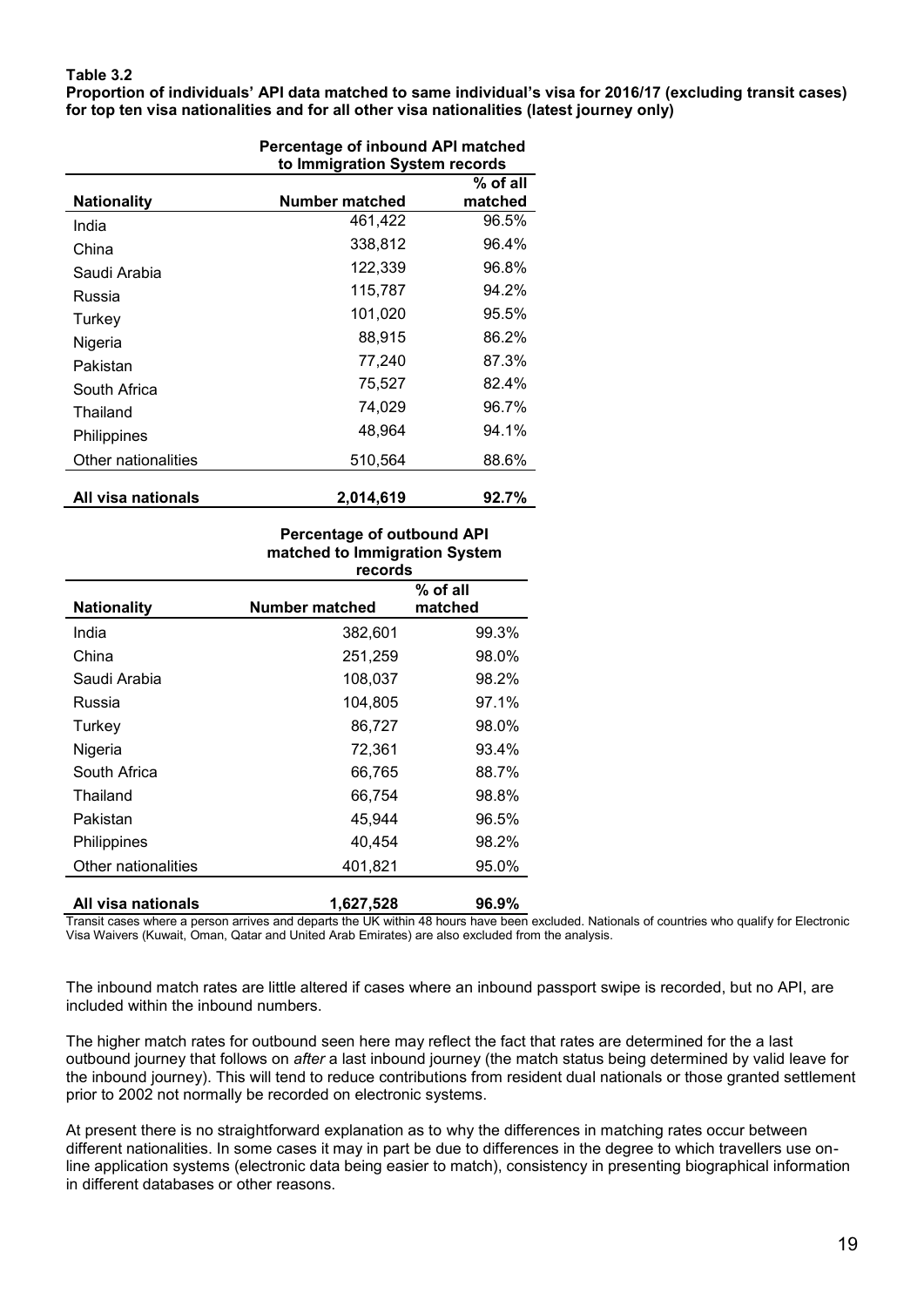The overall matching rate for visa nationals for 2016/17 (92.7% inbound, 96.9% outbound) is higher than the rate reported in August 2016 for April – December 2015 data (89.1% inbound, 90.1% outbound).

## **Achieved matching rates of API data to Passport Scan (PS) data**

The ISA system also records Passport Scan (PS) data from swipes of passports at the border. This data can be used to supplement inbound API data, completing any missing data, and provides additional information for matching to immigration systems. At the same point at which these swipes are collected there would normally also be collection of biometric data (for non-visa nationals only). These data are also used to provide more complete coverage for inbound data.

When matching API to PS<sup>20</sup> rates for visa nationals were 92.5%, and slightly higher when we restrict this to aviation (92.6%) in part reflecting limited coverage for API for non-aviation routes.

Conversely if one looks at match rates of PS data to API the matching rate for visa nationals was 93.6%, and when we restrict this to aviation was 97.8%.

# **Work with Office for National Statistics**

The Home Office and ONS have also worked together closely on improving migration statistics, both in terms of presentation and in data development.

Home Office has supplied large Semaphore data extracts (the source system on travel movements in exit checks) to ONS since 2013 for evaluation of its use for statistical purposes. ONS' findings have been included in a number of reports and updates, including

- [Delivering statistical benefits from Semaphore \(formally e-Borders\)](http://webarchive.nationalarchives.gov.uk/20160105160709/http:/www.ons.gov.uk/ons/guide-method/method-quality/imps/latest-news/delivering-statistical-benefits-from-e-borders/index.html) (2013)
- [Semaphore Research Update](https://www.ons.gov.uk/ons/guide-method/method-quality/specific/population-and-migration/population-statistics-research-unit--psru-/semaphore-research-update.doc) (2014)

Further data extracts have been provided to ONS in 2016 and again in 2017.

Home Office has also provided ONS analysts with secure access to some of the underlying data on visas, including the Migrant Journey data and "exit checks" enabling further collaborative work. The results of these analyses are summarised at Chapter 3 and reported in full in the ONS report on student migration statistics ('Technical paper: International Student Migration – August 2017' at

[https://www.ons.gov.uk/peoplepopulationandcommunity/populationandmigration/internationalmigration/articles/inter](https://www.ons.gov.uk/peoplepopulationandcommunity/populationandmigration/internationalmigration/articles/internationalstudentmigrationresearchupdate/august2017) [nationalstudentmigrationresearchupdate/august2017](https://www.ons.gov.uk/peoplepopulationandcommunity/populationandmigration/internationalmigration/articles/internationalstudentmigrationresearchupdate/august2017) published on 24<sup>th</sup> August 2017. The Home office and ONS are committed to working together to use the full range of available data sources to inform the migration statistics and improve our understanding.

Users are kept informed of ONS and Home Office plans for the development of migration statistics via the annual Migration Statistics User Forum conference. The conference has taken place every Autumn since 2011.

Including checks made at the border of biometric data provided by visa holders.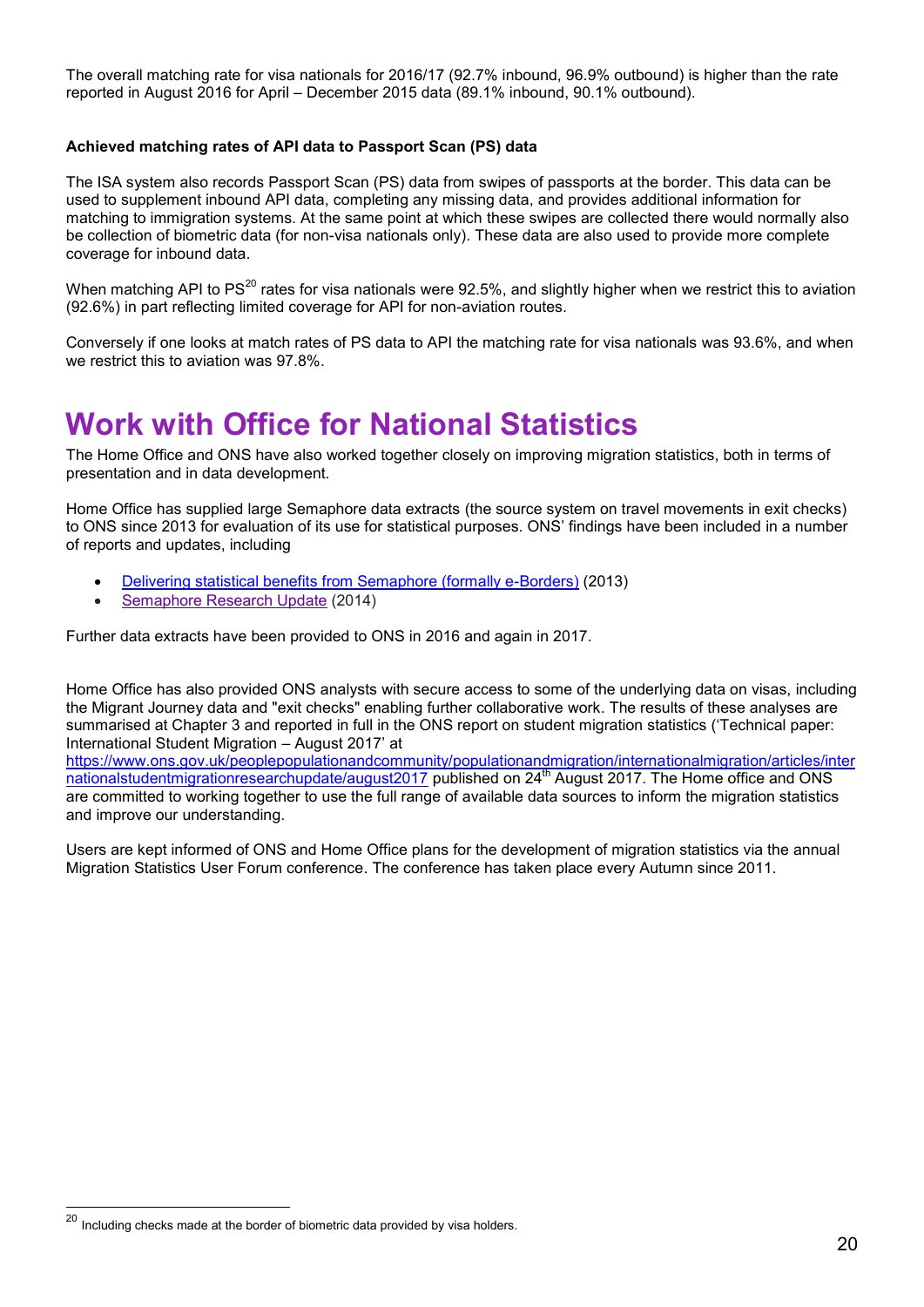# **Chapter 4 Other data quality issues**

## **Key points**

- Where no evidence of departure was found initially, individuals may have left. There could be a variety of legitimate reasons why records have not been matched. These may include, for example, if they are dual nationals and do not use a single document for travel; or if different data systems have captured their name differently; or if there data errors that are not identified; or if the Home Office does not have other sources of evidence of departure of individuals, such as movement within the Common Travel Area.
- A sampling exercise highlighted, in particular, the importance of receiving API that contains accurate data in the key fields used in matching (name, date of birth, passport number and nationality).
- Chinese Visitor 'Approved Destination Status' (ADS) visa holders represent a cohort for which there was an unexpectedly high rate of no ISA-matched departure in the data. Further checks on over 400 Chinese ADS visa holders where no departure record was initially identified confirmed the departure for nearly two thirds of cases (63%), or provided data on their planned route home. For those where their departure was confirmed or where Home Office had evidence of their intended outbound route, 43% of outbound travel was through the Common Travel Area (CTA) and 21% was via Europe.
- A range of other data issues have been identified relating to specific nationalities and for particular routes.

## **Detailed results:-**

This chapter reports on further analyses of data quality issues carried out since the first<sup>t</sup> report, plans for the further developments, and provides an update relating to CTA issues. This chapter focuses on individuals whose leave expired with no initially recorded departure. However, as stated previously and further illustrated by the findings below, these individuals may have left without their departure being identified.

The volumes and rates in these analyses were produced using different versions of the ISA data, so figures below may not be directly comparable. They should provide a broad indication of patterns though. This work has focused on the no ISA-matched departure group and this assessment can only be made once an individual's leave has expired. These results should not therefore be considered representative of all such visa holders.

## **Outcomes from additional data investigations**

## API data quality within ISA

A small sampling exercise was carried out on groups of visa nationals for whom there was no record of departure in the ISA dataset (termed here as those with no ISA-matched departure) to investigate whether there was evidence that the person had actually departed or if there was an obvious reason why their departure had not been initially identified. A range of outcomes were noted, including cases where data quality may have meant data was either not ingested into the ISA system, or was not matched, or where there was evidence individuals had in fact left. Where further information was available, the most common data errors found were an incorrect Date of Birth, incorrect nationality or passport number errors, whilst in some cases, there was evidence they may have departed on routes where there are known gaps in coverage (e.g. including joining a cruise or general maritime, or travelling on to Ireland).

Where no initial evidence of departure was found, individuals may have left. These may include, for example, if they are dual nationals and do not use a single document for travel; or if different data systems have captured their name differently; or if there data errors that are not identified; or if the Home Office does not have other sources of evidence of departure of individuals, such as movement within the Common Travel Area.

This sampling exercise highlighted, in particular, the importance of receiving API that contains accurate data in the key fields used in matching (name, date of birth, passport number and nationality). While the Home Office potentially has the opportunity to compensate for some poor API data quality for inbound flights using passport swipes and/or Secure ID checks, the ISA system is reliant on API as the only indicator of an outbound journey. Further work to understand the quality of these fields across the dataset is now underway.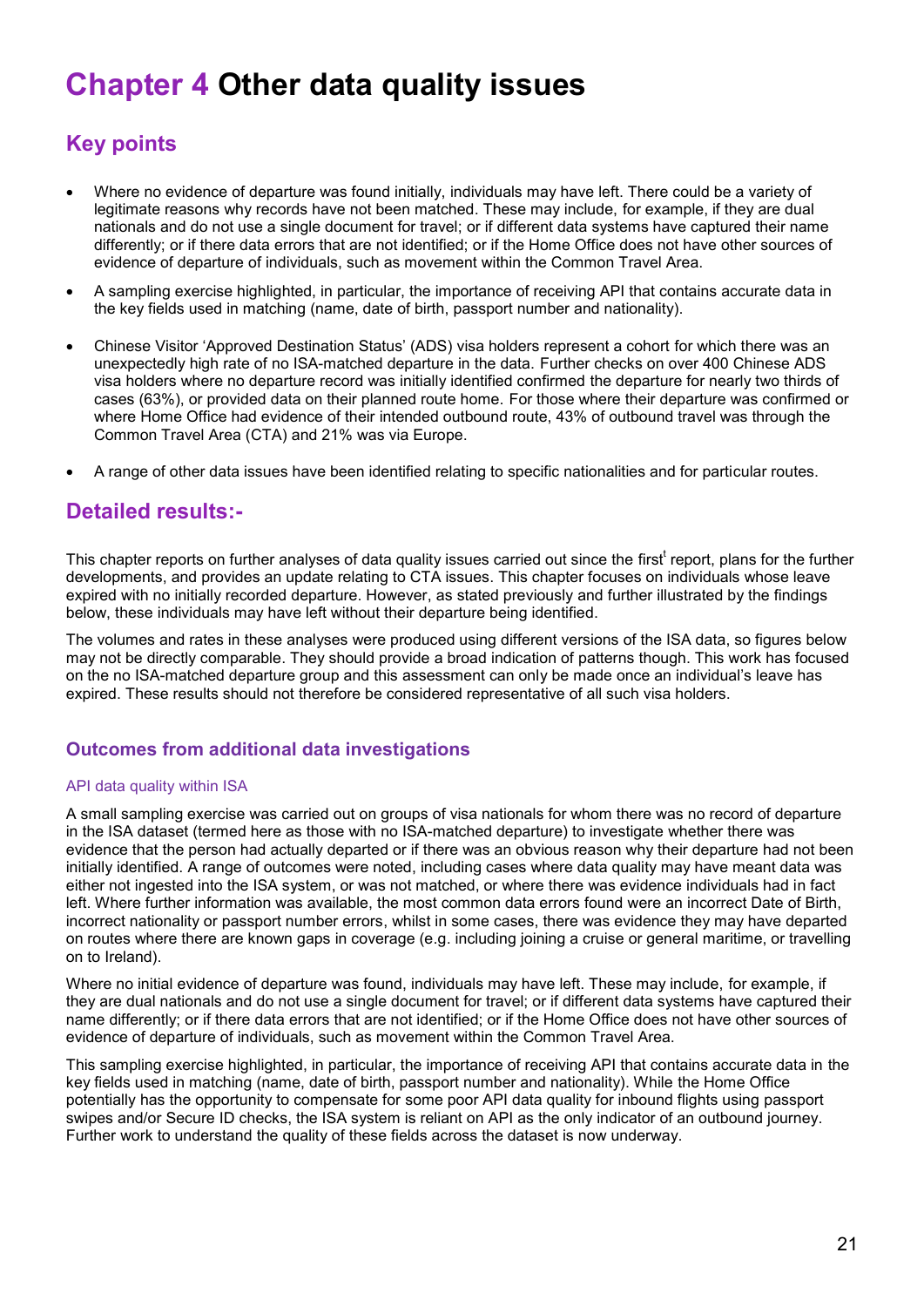## **Additional insight into data relating to particular groups of travellers**

Detailed investigations have been carried out to investigate potential data issues relating to specific groups of travellers.

## Chinese ADS visa holders

Chinese Visitor 'Approved Destination Status' (ADS) visa holders represent a cohort for which there was an unexpectedly high rate of no ISA-matched departure in the data. ADS is an agreement between the UK and China allowing Chinese nationals to enter the UK with an approved tour group. The ADS scheme operates through a limited number of designated tour operators, accredited and trained by the British Embassy in China, who submit visa applications for each member of a tour group. Each group is led by a tour leader and the group stay together throughout the entire duration of their stay.

Because of the arrangements for these types of travellers it was believed that the high rate of no ISA-matched departure represented data quality issues, rather than a genuinely high level of no departure.

Analysis for the first year of ISA data (April 2015-March 2016) showed that for over 52,000 determinations for Chinese ADS visa holders whose leave expired in that period, no departure was initially identified for 16% (slightly over 8,000). However further investigation revealed that the vast majority of these had in fact left the UK but had not been initially identified by ISA due to:

- Leaving through Ireland (CTA).
- Leaving by ferry or train.
- Leaving the UK on a flight for which not all data has been ingested into ISA system. There was previously a known issue with respect to this processing of data, which has now been resolved.

Further checks on over 400 Chinese ADS visa holders where no departure record existed were undertaken by the Home Office in Beijing or by analysis of travel data. The results of this exercise were:

- Departure could be confirmed for nearly two thirds of cases (63%) either through UKVI being provided with evidence of entry/exit stamps or copies of boarding passes, or through manual analysis of travel data.
- For just under a third of cases (31%) data was available on their planned route home based on either information provided by the travel agent or their itinerary.
- There were a small minority of cases with no available information on departure method or whether they had returned to China.
- For those where their departure was confirmed or where Home Office had evidence of their intended outbound route, 43% of outbound travel was through the CTA and 21% was via Europe.

A more recent data extract (up to March 2017) implied that the no ISA-matched departure rate for all Chinese ADS visa holders whose visa has expired since April 2015 was 12.9% compared to an average across all nationalities of 4.1% and 2.8% for Chinese travellers with other (non-ADS) visa types.

For those whose visa has expired since April 2016, the rate was 12.3% compared to an average across all nationalities of 4.4% and 3.5% for Chinese travellers with other visa types. The majority of Chinese ADS visas expire over the period from June to October and there is some evidence that the no ISA-matched departure rate over this period is lower in 2016 than it was in 2015. This could suggest that quality of travel data has improved, most likely for European routes.

### **Colombians**

In February 2016, Colombians were identified as a cohort requiring further investigation because of a high implied rate of no ISA-matched departure for visas expiring between April and December 2015 and a 'deep dive' into the data was conducted. This revealed that the majority of Colombian child visitors with no record of departure appeared to be either on school trips to English language centres or on coming of age tours of Europe. Many of these were only identified entering the UK through a passport scan and there was no other information on their travel – whether it was by air, rail or ferry.

Research into the journeys of time-compliant cases showed that flying into the UK via Madrid and departing the UK via Eurotunnel was a popular routing for Colombians. If high volumes of children were using these routes, leaving by Eurotunnel on organised coach trips, they are unlikely to have been initially identified as leaving.

A more recent data extract (up to March 2017) has shown that the no ISA-matched departure rate for all Colombians whose visa has expired since April 2015 was 7.3% compared to an average across all nationalities of 4.1%. However, for those whose visa has expired since April 2016, the rate was 4.9% compared to an average across all nationalities of 3.2%, which could imply that the earlier data gaps are being addressed.

#### Nonstandard nationalities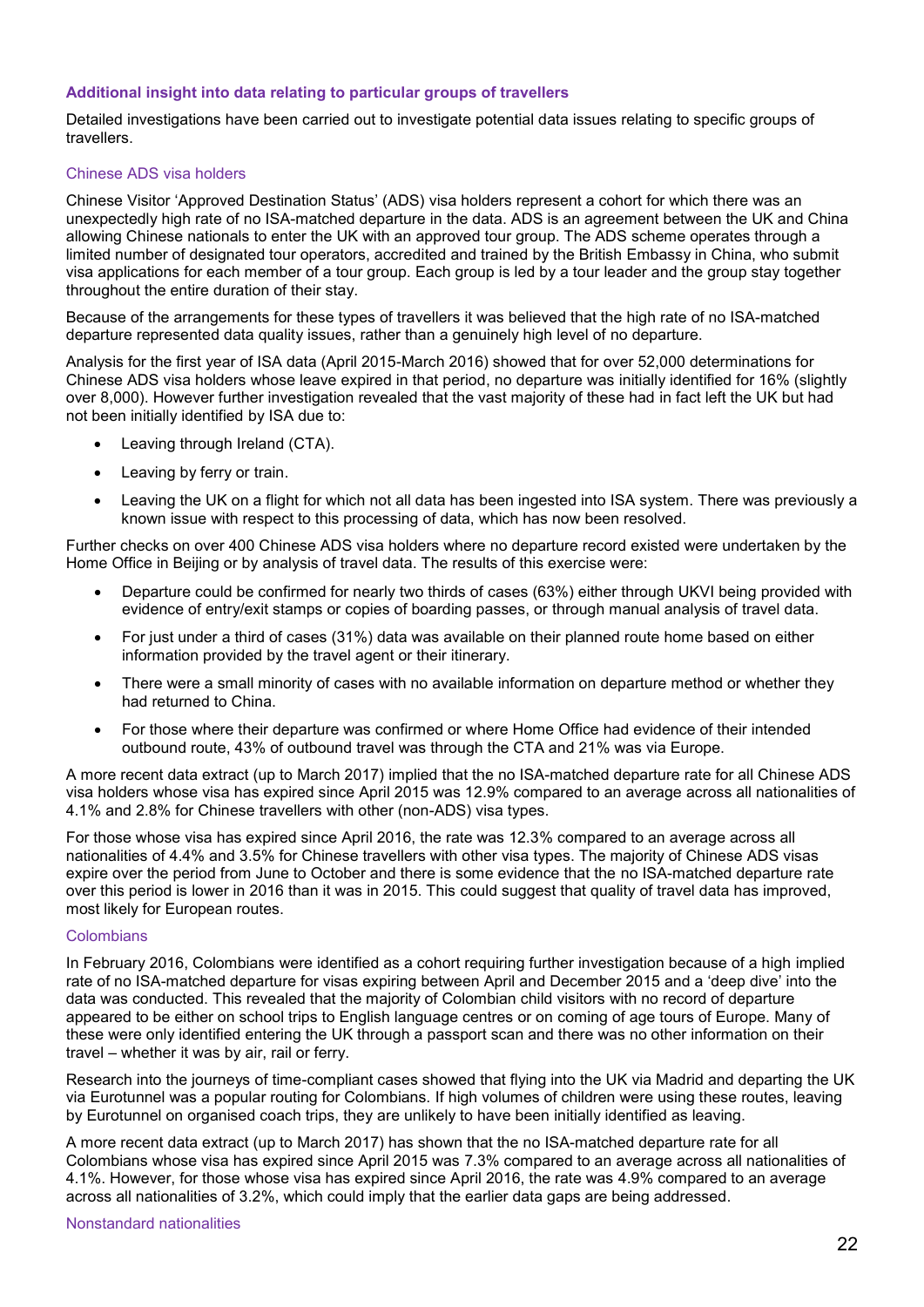Nationalities recorded on case working databases as Stateless, Refugee and Unspecified Nationality are a relatively small group but have an increased risk of their departures not being initially identified in ISA. Difficulties seem to result from a different passenger and document nationality sometimes being recorded in the data on travel movements compared to the information held in other Home Office records. The nationality recorded in passenger data can often be their place of residence and/or the issuing country of their travel document.

Some of the most common cohorts encountered include:

- Stateless Latvians and Estonians: This group do not hold citizenship for their country of residence and so will be travelling on an 'Alien's Passport'. They are commonly recorded as Latvian or Estonian in travel data and so their departure will not be ingested in the dataset relating to non-EEA nationals.
- Stateless Palestinians: This group are usually recorded on Home Office systems as XXP but are often travelling on travel documents issued in their place of birth or residence, usually Jordan, Egypt and Lebanon. There does not appear to be any similar problems for those with Palestine issued documents.
- Refugees resident in Europe: This group will often hold a travel document issued by their country of residence and like stateless nationals may often have travel records with this nationality. If this is the case, the data for those who are resident in Europe will not be ingested.

The most recent data (2016/2017) has shown that the no ISA-matched departure rate for all those with unspecified nationality remains much higher than average (29.7% as compared to 3.2%) At this point, it is necessary to be cautious in assessing those of unspecified nationality for whom Home Office has no record of departure.

## **Routes for which there is particular information**

Although outbound coverage of in-scope routes has now reached 100%, there remain routes out of scope as discussed earlier in this report. These include:

- Routes within the CTA i.e. routes between the UK and rest of the CTA.
	- General Aviation, that is non-scheduled flights (e.g. private airplanes) and General Maritime, that is noncommercial maritime traffic (e.g. private boats).
	- Organised coach parties of school groups where students are aged 16 or under (regardless of nationality) and Eurotunnel passengers who self-declare as EEA nationals travelling in a light vehicle and who are not subject to routine Department for Transport security checks are also excluded.

## Common Travel Area (CTA)

The most recognised 'statistical' gap in travel data coverage relates to the CTA with Ireland, the Channel Islands and the Isle of Man. Collecting data on journeys out of the UK via each of these states will further inform our understanding of passenger movements. Travel volumes and the possibilities for onward travel mean there will be a larger volume of data on routes out of the CTA via Ireland.

The Government has been clear that intra-CTA routes are excluded from the mandatory arrangements to collect exit data but these represent a small proportion of overall departures. Estimates for travel flows of non-EU residents between Great Britain and Ireland, together with the high volume of flights from Dublin to destinations in North America, indicate that the risk factor for departure via Ireland will be highest for non-visa nationals, particularly US citizens (in all 1.8 million passengers departed Dublin in 2016 to non-EU airports with New York being the busiest route with 321,000 passengers). ONS also estimated that in 2016 close to 460,000 non-EU citizens who are also non-EU residents departed Great Britain for Ireland, of which around half were US citizens, though some of these would have subsequently returned to the UK.

Visa nationals who applied for their visa in Dublin may also be resident in Ireland and so more likely to travel via the CTA and have their departure at the end of their leave missed in the ISA data. Consistent with this, the "no ISAmatched departure rate" for out of country visas to visa nationals that expired between October 2015 and September 2016 was 3.5% for all visas but 31.6% where the application was made at the Dublin visa application centre.

Visit visas for Indian and Chinese nationals (along with about 16 other nationalities) allow them travel on to Ireland with a UK visa. They can now also obtain a visa under the British-Irish Visa Scheme (BIVS) that allows them to travel to the UK from Ireland (and vice versa). As a result, more may now depart via the CTA. Examination of a cohort of Chinese ADS visit visa holders who had no ISA-matched departure over the period from April 2015 to August 2016 carried out by Immigration Intelligence showed that, for 383 individuals where departure was subsequently confirmed, 163 (43%) provided evidence for or stated the intention to depart through the CTA.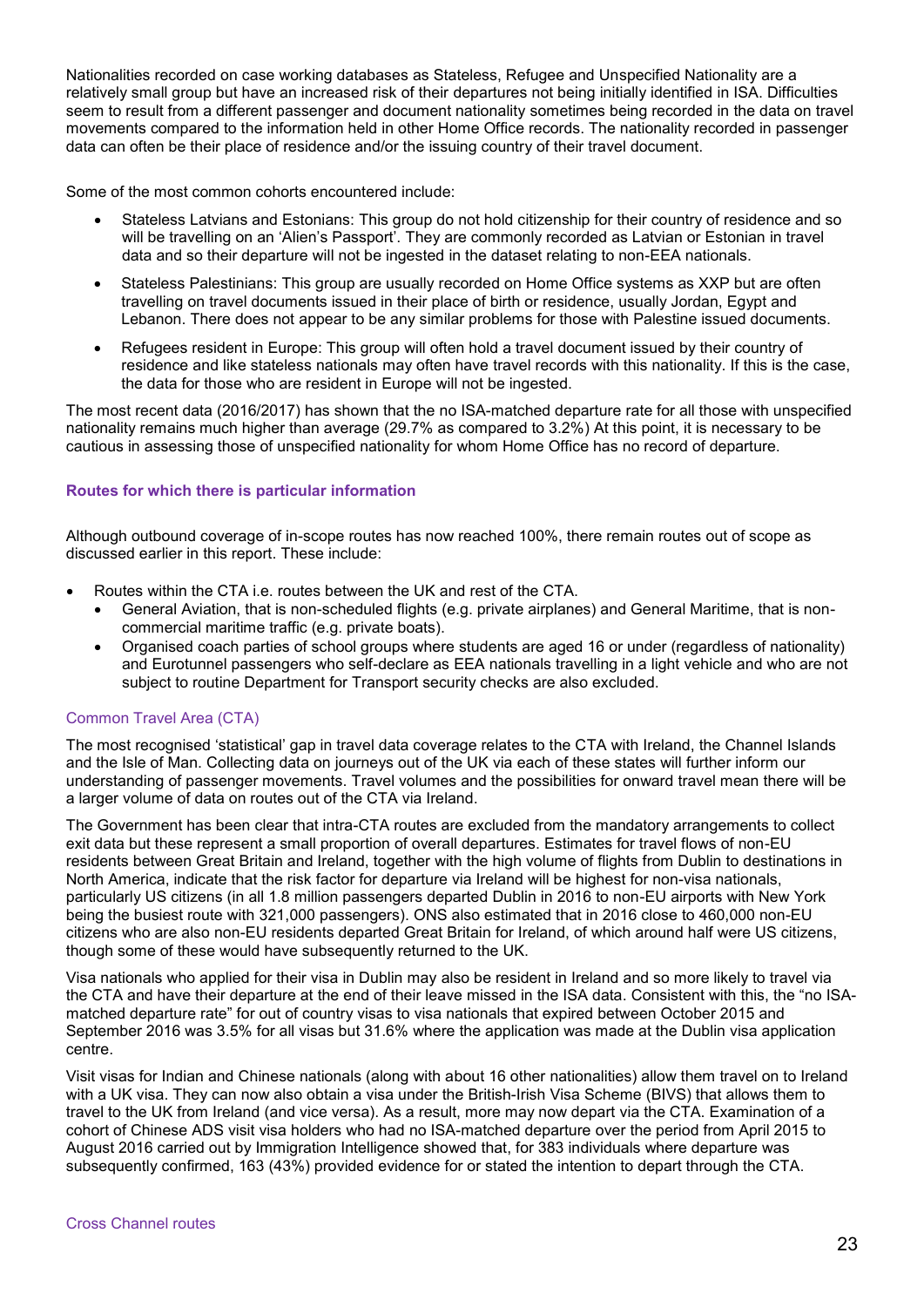The "no ISA-matched departure" rate for out of country visas to visa nationals that expired in 2016/17 was 2.5% for all visas but 4.1% where the application was made at a mainland Europe visa application centre. This could be taken to imply that the non-European visa holder was resident in another European member state. The rate was even higher (5.9%) if the application was made at a French or Belgian visa application centre. Individuals applying in these countries are likely to be using cross Channel routes such as rail and maritime rather than aviation, implying that the relatively high no ISA-matched departure rate may be due to gaps in outbound travel data for these routes.

## Commercial maritime and rail

Commercial maritime and rail passenger data systems currently only record a departure confirmation event with no associated check-in event. In addition, not all carriers in this mode send passenger data related to specific services. The data can currently only be measured in terms of passenger volumes and number of voyages. Home Office Border Force staff are working with carriers to obtain earlier check in data and booking data but this is likely to take some years to develop. It will require changes to carrier systems and processes, and may also require changes to Home Office systems.

### Charter passengers

API is provided for some but not all private chartered flights (i.e. non scheduled flights). For some inbound journeys this can be compensated for by checks at the border. Some private charter flights can be identified on the basis of passport swipes from airports where there were no inbound flights scheduled to explain the arrival. However, if there is no API provided, outbound journeys will be missed.

For General Aviation (unscheduled aircraft), data is provided in line with HMRC's Commissioner's Directions, but those do not require data for outbound flights within the EEA (for which any data is provided voluntarily). Data for only around 10% of all General Aviation flights inbound and outbound is provided in a form which is fed into Semaphore from which exit checks data are derived. This means that there are no definitive figures for the number of individuals who exit the UK via General Aviation. There are about 90,000 flights per annum, with on average 3 or 4 people per flight, however most of the people on these flights will be UK or EEA citizens. In any case they represent a very small proportion of overall aviation numbers.

With respect to General Aviation, analysis has suggested that some organised travel groups are using unscheduled chartered flights and are therefore not being initially identified as leaving. In some cases, the inbound chartered flight has been recorded, but most often entry is only confirmed through the passport swipe. Some football teams and other groups working in the entertainment sector departed the UK in 2015/16 in this way. Consistent with this, an investigation over the same period showed a higher than average proportion of no ISAmatched departure, specifically for those with a Visit Sportsperson or Tier 5 (Creative or Sport) visa with rates of 6.9% and 5.3% respectively.

Note that entertainment groups may sometimes continue on to Ireland following performances in the UK so some of these departures not initially identified in ISA may be due to travel through the CTA rather than them having travelled on a charter flight.

### Individuals in transit

A transit visitor is a person who travels via the UK en route to another destination country<sup>21</sup>.

Transit can either be air or land side. Airside transit passengers are those who do not need to change airports and do not need to pass through the UK border. Passengers cannot transit airside to Ireland or anywhere within the CTA. Landside transit passengers are those who need or wish to pass through the UK border and enter the UK (e.g. to change airport, to collect baggage or arrive at airports where no airside transfer is possible).

In transit passengers are identified within the data using information on travel movements:

- Transit flag and a passenger type to identify them as a transiting visitor.
- Departure and arrival airport, which are specific to this leg of the journey and recorded on the flight manifest
- Embarkation and disembarkation airport, which are where the passenger starts and ends their entire journey and are attached to each passenger

As well as landside transit passengers, in theory a passenger is in transit if their disembarkation is not in the UK, but this will only appear in the API if the passenger is booked for their entire journey on the same airline. In

 $21$ For details see:

[https://www.gov.uk/government/uploads/system/uploads/attachment\\_data/file/527411/UK\\_Visa\\_requirements\\_3\\_June\\_2016.pdf](https://www.gov.uk/government/uploads/system/uploads/attachment_data/file/527411/UK_Visa_requirements_3_June_2016.pdf)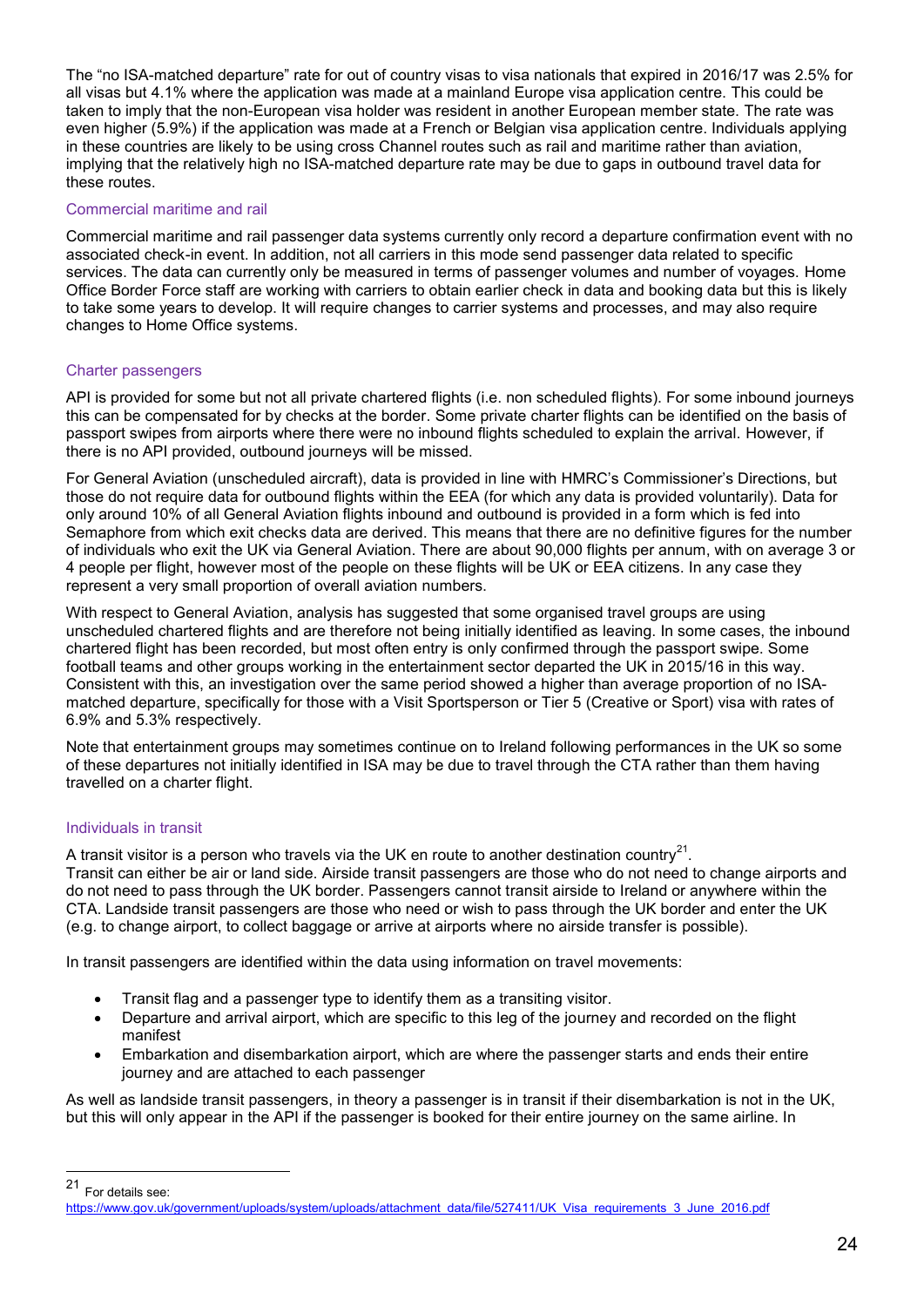addition, some airlines do not provide outbound API for in transit passengers but rather list the new individuals who joined the outbound flight. There may also be other issues relating to the data on in-transit passengers.

In part to compensate for the unknown quality of transit information, the ISA system gives the following individuals a status of "Individuals In-transit":

- Those whose ISA manifest type is transit (options are inbound, outbound, transit, domestic)
- Those where the inbound and outbound occur within 48 hours

If the inbound manifest type is transit and there is no outbound manifest, the system uses the same date for outbound as inbound.

It should be noted that while the above groups are most likely to be transit events, there remains the possibility that some will be individuals on very short visits to the UK.

Finally, in some cases, an individual holds a transit visa. The ISA system deals with these individuals like any other visa-holder.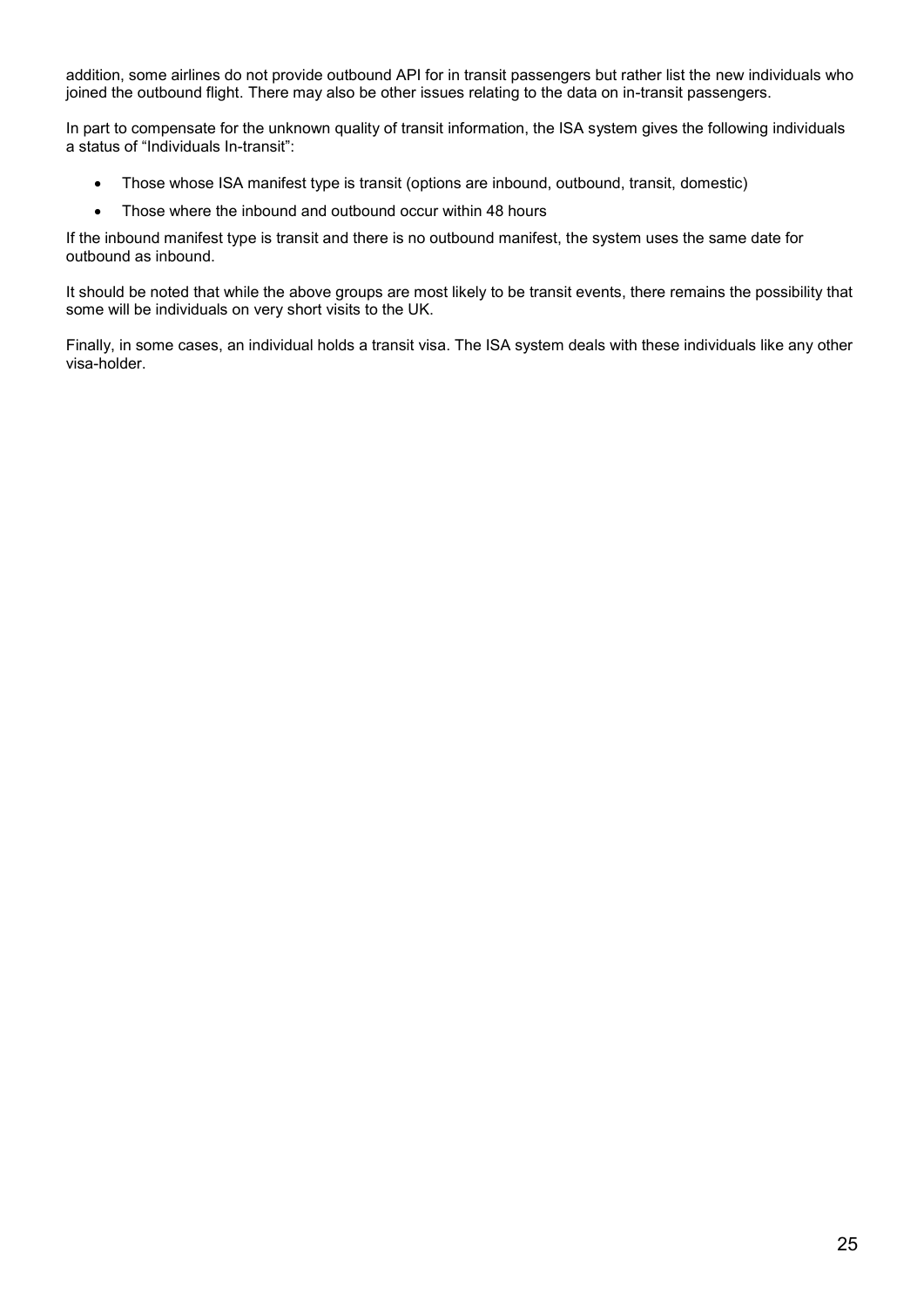# **Glossary**

## **Advance Passenger Information (API)**

This refers to travel document and service information submitted by carriers in advance of departure for passengers and crew. Data is often self-declared by passengers to carriers at time of booking.

## **Common Travel Area (CTA)**

The Common Travel Area (CTA) comprises the UK, Ireland and the Crown Dependencies of the Channel Islands and the Isle of Man. A person who has been examined for the purpose of immigration control at the point at which he or she entered the area does not normally require leave to enter any other part of it. However certain persons subject to the immigration control who enter the United Kingdom through the Republic of Ireland do require leave to enter.

### **Coverage**

Coverage is a measure of the degree to which those routes that are in scope have systems in place that allow submission of data to the Semaphore system and hence to the Immigration Status Analysis system. It should not be confused with voyage level data receipt (previously described as 'completeness') - see below.

### **European Economic Area (EEA)**

The EEA consists of the European Union member states as well as Iceland, Liechtenstein and Norway. Switzerland is also included here as although it is not formally a member of the EEA it has analogous status with respect to immigration control.

### **Initial Status Analysis (ISA) database**

A detailed database developed for monitoring movements of non-EEA nationals that combines not just the API and TDI information required for exit checks, but also other sources of information including the main data on visas and other forms of permission granted for leave to remain in the UK such as extensions of leave in the UK.

### **Non visa national**

A citizen of a country where there is no requirement to obtain a visa prior to travelling to the UK as a visitor. An **entry clearance** may be required for travel for other purposes, this being referred to as a **visa** in statistical publications to be in line with the terminology for 'visa nationals'.

### **Travel Document Information (TDI)**

This refers to passenger information submitted by carriers or port operators at or shortly after the point of departure.

### **Visa national**

A citizen of a country where there is a requirement that they obtain a visa prior to travelling to the UK including as a visitor. For the purpose of this report nationals of countries where visitors can obtain an electronic visa waiver in place of a visit visa are also viewed as visa nationals.

## **Voyage level data receipt (previously referred to as 'completeness')**

Figures for voyage level data receipt are currently available for aviation and relate to the percentage of voyages where at least one passenger or crew message was received. This measurement does not mean that all data for every passenger was received.